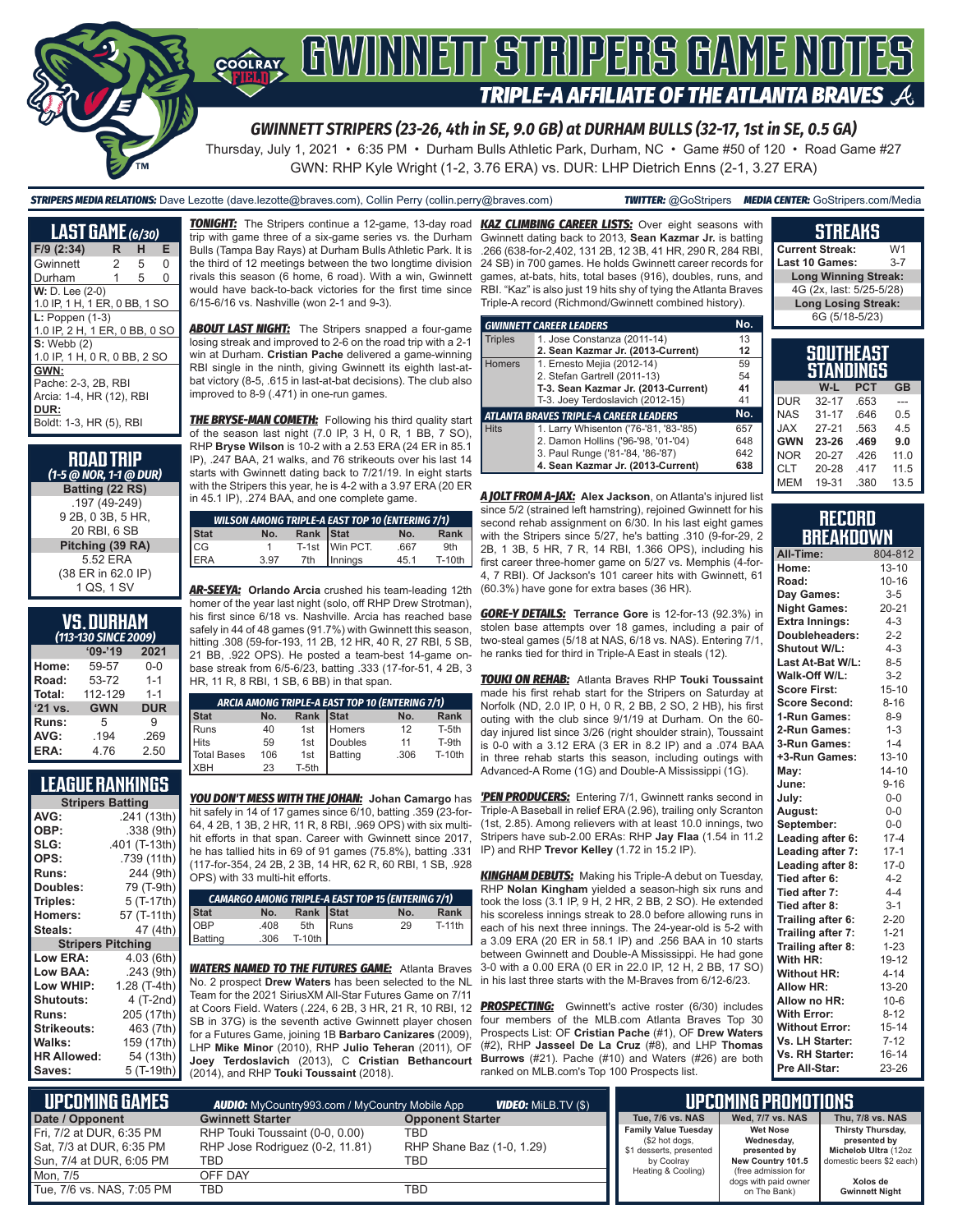

**ETC.**

### *THURSDAY, JULY 1, 2021 AT DURHAM*

|                                                                                                                                                                         |                | <b>MANAGER MATT TUIASOSOPO</b>                                                                                                                               |              |                                          |                            |                                         |                                                                               |                                 |                                          | <b>VS.2021 OPPONENTS</b>                                        |                          |                                            |                                    |
|-------------------------------------------------------------------------------------------------------------------------------------------------------------------------|----------------|--------------------------------------------------------------------------------------------------------------------------------------------------------------|--------------|------------------------------------------|----------------------------|-----------------------------------------|-------------------------------------------------------------------------------|---------------------------------|------------------------------------------|-----------------------------------------------------------------|--------------------------|--------------------------------------------|------------------------------------|
| <b>Matt Tuiasosopo</b> is in his first season as Gwinnett manager and his third season                                                                                  |                |                                                                                                                                                              |              |                                          |                            |                                         | Home                                                                          | Road                            | Total                                    |                                                                 | Home                     | Road                                       | <b>Total</b>                       |
| as a coach in the Atlanta Braves organization in 2021. He was named the seventh                                                                                         |                |                                                                                                                                                              |              |                                          |                            | <b>CHA</b>                              | ---                                                                           | $5 - 1$                         | $5 - 1$                                  | COL                                                             | ---                      | ---                                        | ---                                |
| manager in team history on 3/30/21. Tuiasosopo is both the youngest manager in<br>team history (turned 35 on 5/10) and the first former Gwinnett player to manage the   |                |                                                                                                                                                              |              |                                          |                            | <b>DUR</b><br>JAX                       | $\qquad \qquad \cdots$<br>$1 - 5$                                             | $1 - 1$<br>$\sim$ $\sim$        | $1 - 1$<br>$1 - 5$                       | LOU<br><b>MW DIV</b>                                            | 4-2<br>$4 - 2$           | ---<br>$0-0$                               | 4-2<br>$4 - 2$                     |
| club (hit .221 with 19 HR, 73 RBI in 178 games from 2016-17).                                                                                                           |                |                                                                                                                                                              |              |                                          |                            | <b>MEM</b>                              | $5 - 1$                                                                       | $3 - 3$                         | $8 - 4$                                  |                                                                 |                          |                                            |                                    |
|                                                                                                                                                                         |                |                                                                                                                                                              |              |                                          |                            | <b>NAS</b>                              | $3-2$                                                                         | $0-6$                           | $3 - 8$                                  |                                                                 |                          |                                            |                                    |
| Tuiasosopo made his managerial debut in 2019 with Class-A Rome, leading the club                                                                                        |                |                                                                                                                                                              |              |                                          |                            | NOR                                     | $\overline{\phantom{m}}$                                                      | $1 - 5$                         | $1 - 5$                                  |                                                                 |                          |                                            |                                    |
| to a 65-74 record and earning Atlanta's Bobby Cox Award for minor league manager<br>of the year. He was set to return to Rome in 2020, but was reassigned to the Braves |                |                                                                                                                                                              |              |                                          |                            | <b>SE DIV</b>                           | $9 - 8$                                                                       | $10 - 16$                       | 19-24                                    |                                                                 |                          |                                            |                                    |
| Alternate Site at Coolray Field once the MiLB season was canceled.                                                                                                      |                |                                                                                                                                                              |              |                                          |                            |                                         |                                                                               |                                 |                                          |                                                                 |                          |                                            |                                    |
|                                                                                                                                                                         |                |                                                                                                                                                              |              |                                          |                            |                                         |                                                                               |                                 |                                          | LAST AT-BAT WINS (8)                                            |                          |                                            |                                    |
| <b>Tuiasosopo's Managerial Career</b><br>With Gwinnett (1 Season):                                                                                                      |                | Games<br>49                                                                                                                                                  | W-L<br>23-26 | <b>PCT</b><br>.469                       | <b>Playoffs</b><br>0       |                                         | The Stripers are 8-5 (.615) in games decided in the last at-bat in 2021.      |                                 |                                          |                                                                 |                          |                                            |                                    |
| MiLB Career (2 Seasons):                                                                                                                                                |                | 188                                                                                                                                                          | 88-100       | .468                                     | $\Omega$                   | Date/Opponent                           |                                                                               |                                 | <b>Score</b>                             |                                                                 | <b>Game-Winning Play</b> |                                            |                                    |
|                                                                                                                                                                         |                | 5/4 at Charlotte<br>5/9 at Charlotte                                                                                                                         |              |                                          | 10-9 (12th)<br>12-9 (10th) |                                         | Camargo RBI single                                                            | Almonte scores on E4 (Reynolds) |                                          |                                                                 |                          |                                            |                                    |
|                                                                                                                                                                         |                | All staff bios available in the 2021 Stripers Media Guide                                                                                                    |              |                                          |                            | 5/14 vs. Louisville                     |                                                                               |                                 | $2-1$ (8th)                              |                                                                 | Arcia solo HR            |                                            |                                    |
|                                                                                                                                                                         |                |                                                                                                                                                              |              |                                          |                            | 5/16 vs. Louisville                     |                                                                               |                                 | 5-4 $(9th)*$                             |                                                                 |                          | Arcia walk-off solo HR                     |                                    |
|                                                                                                                                                                         |                | EJECTIONS (2)                                                                                                                                                |              |                                          |                            | 5/25 vs. Memphis                        |                                                                               |                                 | $2 - 1$ (9th) <sup>*</sup>               |                                                                 |                          | Kazmar walk-off single                     |                                    |
| Player/Coach<br><b>Ryan Goins</b>                                                                                                                                       |                | Date/Inning<br>5/25 vs. MEM, 7th Inning                                                                                                                      |              | <b>Umpire</b><br><b>HP Clint Vondrak</b> |                            | 6/9-G2 at Memphis<br>6/18 vs. Nashville |                                                                               |                                 | $3-1$ (8th)<br>$8-7$ (10th) <sup>*</sup> |                                                                 | Waters RBI single        | Arcia scores on E4 (Hiura on Lucroy FC)    |                                    |
| <b>MGR Matt Tuiasosopo</b>                                                                                                                                              |                | 6/3 vs. JAX, 8th Inning                                                                                                                                      |              | <b>HP Alex Tosi</b>                      |                            | 6/30 at Durham                          |                                                                               |                                 | $2-1$ (9th)                              |                                                                 | Pache RBI single         |                                            |                                    |
|                                                                                                                                                                         |                |                                                                                                                                                              |              |                                          |                            |                                         |                                                                               |                                 |                                          |                                                                 |                          |                                            | *Denotes "walk-off" win            |
|                                                                                                                                                                         |                |                                                                                                                                                              |              |                                          |                            |                                         |                                                                               |                                 |                                          |                                                                 |                          |                                            |                                    |
|                                                                                                                                                                         |                | <b>TEAM DEFENSE (3RD IN TRIPLE-A EAST)</b>                                                                                                                   |              |                                          |                            |                                         |                                                                               |                                 |                                          | <b>GWINNETT PLAYERS USED (51 IN 2021)</b>                       |                          |                                            |                                    |
| <b>PCT</b><br>G                                                                                                                                                         | <b>TC</b>      | PO<br>A                                                                                                                                                      | Е            | <b>DP</b>                                | <b>TP</b>                  |                                         | Pitchers (29):                                                                |                                 | Kingham, Nolan                           |                                                                 | Position (22):           |                                            | Martinez, Carlos                   |
| 49<br>.985                                                                                                                                                              | 1741           | 441<br>1274                                                                                                                                                  | 26           | 49                                       | 1                          |                                         | Arano, Victor                                                                 |                                 | Lee, Dylan                               | Almonte, Abraham                                                |                          |                                            | Morales, Jonathan                  |
| <b>Catchers</b>                                                                                                                                                         | <b>SB</b>      | $\mathsf{cs}$<br><b>ATT</b>                                                                                                                                  | <b>PCT</b>   | PB                                       | W-L                        |                                         | Biddle, Jesse<br>Bradford, Chasen                                             |                                 | Lopez, Yoan<br>Martin, Chris             | Brugman, Jaycob                                                 | Arcia, Orlando           |                                            | Pache, Cristian<br>Sanchez, Yolmer |
| Casteel, Ryan                                                                                                                                                           | $\mathbf{1}$   | 0<br>1                                                                                                                                                       | .000         | $\mathbf{1}$                             | $1 - 1$                    |                                         | Burrows, Thomas                                                               |                                 | Muller, Kyle                             | Camargo, Johan                                                  |                          | Snider, Travis                             |                                    |
| Jackson, Alex<br>Lucroy, Jonathan                                                                                                                                       | 3<br>17        | 4<br>1<br>21                                                                                                                                                 | .250<br>.190 | $\mathbf 0$<br>$\mathbf{1}$              | $6 - 4$<br>$8 - 14$        |                                         | Chavez, Jesse<br>Davidson, Tucker                                             |                                 | Newcomb, Sean<br>Roark, Tanner           | Casteel, Ryan                                                   | Demeritte, Travis        | Unroe, Riley<br>Waters, Drew               |                                    |
| Martinez, Carlos                                                                                                                                                        | 3              | 4<br>3<br>0                                                                                                                                                  | .000         | $\mathbf{1}$                             | $2 - 1$                    |                                         | De La Cruz, Jasseel                                                           |                                 | Rodriguez, Jose                          | Ervin, Phillip                                                  |                          |                                            |                                    |
| Morales, Jonathan                                                                                                                                                       | 5              | 3<br>8                                                                                                                                                       | .375         | 1                                        | $6-6$                      |                                         | Edwards Jr., Carl                                                             |                                 | Santana, Edgar                           | Goins, Ryan                                                     |                          |                                            |                                    |
| Total:                                                                                                                                                                  | 29             | 8<br>37                                                                                                                                                      | .216         | 4                                        | 23-26                      |                                         | Flaa, Jay<br>Greene, Shane                                                    |                                 | Tice, Ty<br>Toussaint, Touki             | Heredia, Guillermo                                              | Gore, Terrance           |                                            |                                    |
|                                                                                                                                                                         |                |                                                                                                                                                              |              |                                          |                            |                                         | Hernandez, Daysbel                                                            |                                 | Webb, Jacob                              | Inciarte, Ender                                                 |                          |                                            |                                    |
| <b>Outfield Assists (9):</b>                                                                                                                                            | Inciarte $(1)$ | Waters (3), Ervin (2), Sanchez (2), Almonte (1),                                                                                                             |              |                                          |                            |                                         | Horacek, Mitch                                                                |                                 | Wilson, Bryse                            |                                                                 | Jackson, Alex            |                                            |                                    |
| Pitcher Pickoffs (1):                                                                                                                                                   | Muller (1)     |                                                                                                                                                              |              |                                          |                            |                                         | Johnstone, Connor<br>Jones, Nate                                              |                                 | Wright, Kyle                             | Kazmar Jr., Sean<br>Kipnis, Jason                               |                          |                                            |                                    |
| <b>Catcher Pickoffs (2):</b>                                                                                                                                            |                | Casteel (1), Jackson (1)                                                                                                                                     |              |                                          |                            |                                         | Kelley, Trevor                                                                |                                 |                                          |                                                                 | Lucroy, Jonathan         |                                            |                                    |
|                                                                                                                                                                         |                |                                                                                                                                                              |              |                                          |                            |                                         | Italics = Player no longer in Braves organization                             |                                 |                                          |                                                                 |                          |                                            |                                    |
|                                                                                                                                                                         |                |                                                                                                                                                              |              |                                          |                            |                                         |                                                                               |                                 |                                          |                                                                 |                          |                                            |                                    |
|                                                                                                                                                                         |                | <b>STARTS</b>                                                                                                                                                |              |                                          |                            |                                         |                                                                               |                                 |                                          | <b>BASS-LANTA</b>                                               |                          |                                            |                                    |
|                                                                                                                                                                         |                | <b>By Batting Order</b>                                                                                                                                      |              |                                          |                            |                                         | Including MLB rehab assignments, 22 players have played for both Gwinnett and |                                 |                                          |                                                                 |                          |                                            |                                    |
| 1:                                                                                                                                                                      |                | Waters (32), Inciarte (6), Pache (6), Arcia (2), Almonte (1), Ervin (1), Sanchez (1)                                                                         |              |                                          |                            | Atlanta in 2021:                        |                                                                               |                                 |                                          |                                                                 |                          |                                            |                                    |
| 2:                                                                                                                                                                      |                | Kipnis (14), Arcia (12), Pache (8), Goins (7), Waters (3), Almonte (1), Camargo (1),                                                                         |              |                                          |                            |                                         | OF Abraham Almonte                                                            |                                 |                                          |                                                                 |                          | <b>LHP Sean Newcomb</b>                    |                                    |
| Ervin (1), Heredia (1) Sanchez (1)<br>3:                                                                                                                                |                | Arcia (33), Camargo (12), Lucroy (3), Jackson (1)                                                                                                            |              |                                          |                            |                                         | LHP Jesse Biddle                                                              |                                 |                                          |                                                                 |                          | OF Cristian Pache                          |                                    |
| 4:                                                                                                                                                                      |                | Camargo (21), Demeritte (12), Lucroy (5), Kipnis (4), Almonte (3), Jackson (3),                                                                              |              |                                          |                            |                                         | <b>INF Johan Camargo</b><br>RHP Jesse Chavez                                  |                                 |                                          |                                                                 |                          | RHP Edgar Santana<br>RHP Ty Tice           |                                    |
| Kazmar Jr. (1)                                                                                                                                                          |                |                                                                                                                                                              |              |                                          |                            |                                         | <b>LHP Tucker Davidson</b>                                                    |                                 |                                          |                                                                 |                          | RHP Jacob Webb                             |                                    |
| 5:                                                                                                                                                                      |                | Lucroy (11), Almonte (8), Jackson (6), Kazmar Jr. (6), Demeritte (4), Kipnis (4),<br>Goins (3), Camargo (2), Snider (2), Casteel (1), Ervin (1), Sanchez (1) |              |                                          |                            |                                         | RHP Carl Edwards Jr.<br>RHP Jay Flaa                                          |                                 |                                          |                                                                 |                          | <b>RHP Bryse Wilson</b><br>RHP Kyle Wright |                                    |
| 6:                                                                                                                                                                      |                | Goins (13), Ervin (7), Lucroy (5), Snider (5), Almonte (4), Casteel (4),                                                                                     |              |                                          |                            |                                         | <b>RHP Shane Greene</b>                                                       |                                 |                                          |                                                                 |                          |                                            |                                    |
|                                                                                                                                                                         |                | Kazmar Jr. (4), Sanchez (3), Demeritte (2), Jackson (1), Waters (1)                                                                                          |              |                                          |                            |                                         | OF Guillermo Heredia                                                          |                                 |                                          |                                                                 |                          |                                            |                                    |
| 7:<br>Demeritte (2), Morales (2), Almonte (1)                                                                                                                           |                | Ervin (12), Goins (9), Kazmar Jr. (8), Snider (7), Sanchez (5), Pache (3),                                                                                   |              |                                          |                            |                                         | OF Ender Inciarte<br>C Alex Jackson                                           |                                 |                                          |                                                                 |                          |                                            |                                    |
| 8:                                                                                                                                                                      |                | Sanchez (16), Morales (8), Ervin (7), Kazmar Jr. (5), Casteel (3), Goins (3),                                                                                |              |                                          |                            |                                         | <b>RHP Nate Jones</b>                                                         |                                 |                                          |                                                                 |                          |                                            |                                    |
|                                                                                                                                                                         |                | Gore (2), Snider (2), Brugman (1), Martinez (1), Unroe (1)                                                                                                   |              |                                          |                            |                                         | INF Sean Kazmar Jr.                                                           |                                 |                                          |                                                                 |                          |                                            |                                    |
| 9:<br>Snider (1), Unroe (1), Pitcher Spot (35)                                                                                                                          |                | Morales (4), Casteel (2), Martinez (2), Sanchez (2), Gore (1), Kazmar Jr. (1),                                                                               |              |                                          |                            |                                         | <b>RHP Chris Martin</b><br>LHP Kyle Muller (MLB Debut)                        |                                 |                                          |                                                                 |                          |                                            |                                    |
|                                                                                                                                                                         |                | <b>By Position</b>                                                                                                                                           |              |                                          |                            |                                         |                                                                               |                                 |                                          |                                                                 |                          |                                            |                                    |
| C:                                                                                                                                                                      |                | Lucroy (22), Morales (12), Jackson (10), Martinez (3), Casteel (2)                                                                                           |              |                                          |                            |                                         |                                                                               |                                 |                                          |                                                                 |                          |                                            |                                    |
| 1B: Camargo (26), Casteel (6), Kazmar Jr. (6), Snider (5), Lucroy (2), Unroe (2),<br>Goins (1), Morales (1)                                                             |                |                                                                                                                                                              |              |                                          |                            |                                         |                                                                               |                                 |                                          | <b>BRAVES ON REHAB</b>                                          |                          |                                            |                                    |
| 2B:                                                                                                                                                                     |                | Goins (19), Kipnis (16), Sanchez (11), Kazmar Jr. (2), Arcia (1)                                                                                             |              |                                          |                            |                                         | Six Atlanta players have been assigned to rehab with Gwinnett in 2021.        |                                 |                                          |                                                                 |                          |                                            |                                    |
| 3B:                                                                                                                                                                     |                | Kazmar Jr. (17), Sanchez (13), Camargo (8), Goins (8), Arcia (2), Morales (1)                                                                                |              |                                          |                            | Player                                  |                                                                               |                                 |                                          | <b>Injury</b>                                                   |                          | <b>Rehab Dates</b>                         |                                    |
| <b>SS:</b> Arcia (41), Goins (7), Sanchez (1)<br>LF: Ervin (15), Almonte (9), Waters (8), Snider (5), Gore (3), Kipnis (3), Arcia (2),                                  |                |                                                                                                                                                              |              |                                          |                            | <b>RHP Chris Martin</b>                 |                                                                               |                                 |                                          | RT Shoulder Inflammation (4/7)                                  |                          | $5/5 - 5/11$                               |                                    |
| Demeritte (2), Heredia (1), Sanchez (1)                                                                                                                                 |                |                                                                                                                                                              |              |                                          |                            | OF Ender Inciarte                       | OF Guillermo Heredia                                                          |                                 |                                          | Strained LT Hamstring (4/17)<br>RT Hamstring Inflammation (5/1) |                          | $5/6 - 5/12$<br>5/14                       |                                    |
| $CF:$ Waters (22), Pache (17), Ervin (5), Inciarte (5)                                                                                                                  |                |                                                                                                                                                              |              |                                          |                            | C Alex Jackson                          |                                                                               |                                 |                                          | Strained LT Hamstring (5/2)                                     |                          | 5/21-6/9, 6/30-                            |                                    |
| RF: Demeritte (17), Ervin (9), Almonte (8), Waters (6), Snider (5), Sanchez (3),<br>Camargo (1)                                                                         |                |                                                                                                                                                              |              |                                          |                            | OF Cristian Pache                       |                                                                               |                                 |                                          | RT Hamstring Inflammation (5/14)                                |                          | $5/29 - 6/1$                               |                                    |
| DH: Kipnis (3), Casteel (2), Snider (2), Almonte (1), Arcia (1), Brugman (1),                                                                                           |                |                                                                                                                                                              |              |                                          |                            |                                         | <b>RHP Touki Toussaint</b>                                                    |                                 |                                          | RT Shoulder Strain (3/26)                                       |                          | $6/22 -$                                   |                                    |
|                                                                                                                                                                         |                | Camargo (1), Demeritte (1), Inciarte (1), Jackson (1)                                                                                                        |              |                                          |                            |                                         |                                                                               |                                 |                                          |                                                                 |                          |                                            |                                    |
|                                                                                                                                                                         |                |                                                                                                                                                              |              |                                          |                            |                                         |                                                                               |                                 |                                          |                                                                 |                          |                                            |                                    |
|                                                                                                                                                                         |                |                                                                                                                                                              |              |                                          |                            |                                         |                                                                               |                                 |                                          |                                                                 |                          |                                            |                                    |
|                                                                                                                                                                         |                |                                                                                                                                                              |              |                                          |                            |                                         |                                                                               |                                 |                                          |                                                                 |                          |                                            |                                    |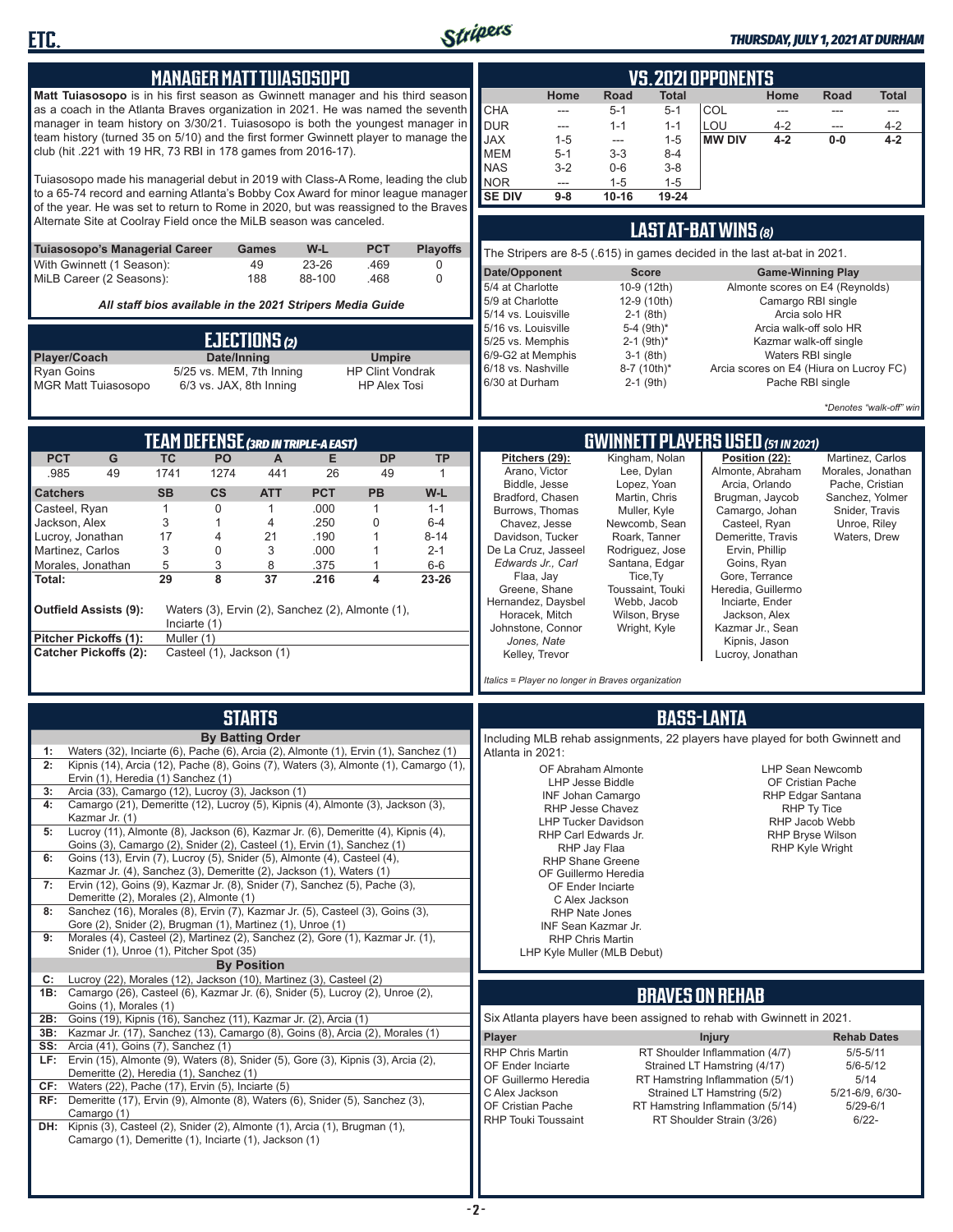# **STARTING PITCHER**



**ON BRAVES 40-MAN ROSTER**

### *THURSDAY, JULY 1, 2021 AT DURHAM*

# **30****KYLE WRIGHT**

**B/T:** R/R **BORN:** 10/2/95 in Huntsville, Alabama (Age 25) **HT:** 6-4 **ACQUIRED:** Braves' 1st round pick (5th overall) in 2017 June draft out **BIO ON PAGE 105 OF MEDIA GUIDE**

**TONIGHT'S START:** Wright makes his ninth Triple-A start of the year in game three of **WT:** 215 of Vanderbilt University (Nashville, TN)

a six-game series at Durham ... It is his 37th career game (34th start) with Gwinnett since 2018 (14-7, 3.81 ERA, .247 BAA, 1.27 WHIP) ... Career in MiLB road outings, he is 13-5 with a 3.10 ERA, .236 BAA, and 1.15 WHIP in 32 games (31 starts).

*2021 WITH GWINNETT:* In his first start on 5/5 at Charlotte, suffered his first Triple-A loss since 6/9/19 vs. Durham (was 8-0 with a 2.57 ERA in previous 12 starts from 6/14/19-8/31/19) ... Started the Home Opener on 5/11 vs. Louisville (loss, 5.0 IP, 6 H, 3 ER, 2 BB, 5 SO) ... Pitched 11.0 scoreless innings over back-to-back starts vs. Memphis (10 H, 3 BB, 7 SO) from 5/25-5/30 ... Went 0-0 with a 3.55 ERA and .280 BAA in three starts in June.

*2021 WITH ATLANTA:* Recalled twice, on 4/16 from the Alternate Training Site (started on 4/16 at the Chicago Cubs) and 6/22 from Gwinnett (started on 6/23 at the New York Mets) ... In two starts, is 0-1 with a 9.95 ERA and .292 BAA.

*2020 SEASON:* Made Atlanta's Opening Day roster for the second time in his career ... Went 2-4 with a 5.21 ERA, .243 BAA, and three quality starts in eight outings ... Made two starts for the Braves in the MLB Postseason, going 1-1 with a 9.45 ERA ... Won his first playoff start in Game 3 of the NLDS at Miami (6.0 IP, 3 H, 0 R, 2 BB, 7 SO in series-clinching 7-0 win) ... Also started Game 3 of the NLCS vs. the Los Angeles Dodgers (loss, 0.2 IP, 5 H, 7 ER, 2 BB, 0 SO, 2 HR in 15-3 loss).

*CAREER HIGHLIGHTS:* **2018:** MLB Futures Game selection (8-9, 3.46 ERA, .230 BAA in 27G between Double-A Mississippi and Gwinnett) ... **2019:** Led the International League in wins with Gwinnett (11-4, 4.17 ERA in 21 starts).

| <b>WRIGHT'S OVERALL STATS</b> |                |           |            |       |    |     |     |            |             |  |
|-------------------------------|----------------|-----------|------------|-------|----|-----|-----|------------|-------------|--|
| Year                          | Team           | W-L       | <b>ERA</b> | G/GS  | HR | ВB  | so  | <b>BAA</b> | <b>WHIP</b> |  |
| 12021                         | ATLANTA (MLB)  | $0 - 1$   | 9.95       | 212   |    | 5   | 6   | .292       | 1.89        |  |
|                               | Gwinnett (AAA) | $1 - 2$   | 3.76       | 8/8   |    |     | 38  | .294       | 1.62        |  |
| MiLB Career:                  |                | $20 - 16$ | 3 7 1      | 65/62 | 24 | 109 | 305 | .244       | 1.28        |  |
| MLB Career:                   |                | $2 - 8$   | 6.56       | 21/14 | 15 | 48  | 59  | .260       | 1.69        |  |

| <b>WRIGHT'S 2021 SPLITS (WITH GWINNETT)</b> |                    |                  |                     |  |  |  |  |  |  |  |
|---------------------------------------------|--------------------|------------------|---------------------|--|--|--|--|--|--|--|
| Home:                                       | 1-1, 2.67 ERA (5G) | Road:            | 0-1, 6.35 ERA (3G)  |  |  |  |  |  |  |  |
| Day:                                        | 1-0, 0.00 ERA (1G) | Niaht:           | 0-2, 4.45 ERA (7G)  |  |  |  |  |  |  |  |
| Starter:                                    | 1-2, 3.76 ERA (8G) | <b>Reliever:</b> | $0-0, - -$ ERA (0G) |  |  |  |  |  |  |  |
| Vs. LHP:                                    | .326 BAA, 2 HR     | Vs. RHP:         | .280 BAA, 1 HR      |  |  |  |  |  |  |  |

| <b>WRIGHT VS. DURHAM</b> |         |            |   |    |      |    |    |               |           |           |
|--------------------------|---------|------------|---|----|------|----|----|---------------|-----------|-----------|
|                          | W-L     | <b>ERA</b> | G | GS | ΙP   | н  | ER | <b>HR</b>     | <b>BB</b> | <b>SO</b> |
| 2019                     | $3 - 1$ | 3.04       |   |    | 23.2 | 22 | 8  |               |           | 18        |
| 2021:                    | $0-0$   | $- - -$    |   |    | 0.0  |    |    |               |           |           |
| Career:                  | $3-0$   | 3.04       |   |    | 23.2 | 22 | 8  | $\mathcal{D}$ |           | 18        |

| <b>WRIGHT'S HIGHS &amp; LOWS</b> |                             |                            |  |  |  |  |  |  |  |  |
|----------------------------------|-----------------------------|----------------------------|--|--|--|--|--|--|--|--|
|                                  | <b>Season</b>               | Career (MiLB and MLB)      |  |  |  |  |  |  |  |  |
| IP:                              | 6.0 (2x, last: 6/5 vs. JAX) | 8.0 (7/25/18, MIS vs. MOB) |  |  |  |  |  |  |  |  |
| SO:<br>BB:<br>H:<br>ER:          | 8 (5/5 @ CLT)               | 13 (6/26/18, MIS vs. JAX)  |  |  |  |  |  |  |  |  |
|                                  | 4 (6/17 vs. NAS)            | 6 (8/14/20, ATL @ MIA)     |  |  |  |  |  |  |  |  |
|                                  | 8 (5/5 @ CLT)               | 10 (8/19/19, GWN @ NOR)    |  |  |  |  |  |  |  |  |
|                                  | 5 (2x, last: 6/23 @ NYM)    | 8 (4/28/19, GWN vs. TOL)   |  |  |  |  |  |  |  |  |
| Low-Hit CG:                      |                             |                            |  |  |  |  |  |  |  |  |
| Low-ER CG:                       |                             |                            |  |  |  |  |  |  |  |  |

|            | <b>WRIGHT'S 2021 STARTS (ALL LEVELS)</b> |               |           |   |   |    |    |           |           |       |                       |              |                                                  |
|------------|------------------------------------------|---------------|-----------|---|---|----|----|-----------|-----------|-------|-----------------------|--------------|--------------------------------------------------|
| Team       | Date/Opp.                                | <b>Result</b> | IP        | н | R | ER | HR | <b>BB</b> | <b>SO</b> | NP-S  | Opp. Starter          | <b>Final</b> | <b>Notes</b>                                     |
| <b>ATL</b> | 4/16 at CHC                              | <b>ND</b>     | 4.1       |   |   |    |    |           |           | 78-46 | <b>Zach Davies</b>    | W. 5-2       | Hit four batters (including Javier Baez twice).  |
| GWN        | 5/5 at CLT                               | $L. 0-1$      | 5.0       |   |   |    |    |           | 8         | 83-55 | Jonathan Stiever      | $L.6-9$      | First Triple-A loss since 6/9/19 vs. Durham.     |
| GWN        | 5/11 vs. LOU                             | $L. 0-2$      | 5.0       | 6 |   |    |    |           |           | 89-56 | Ashton Goudeau        | $L. 0-4$     | All three runs were allowed in first inning.     |
| <b>GWN</b> | 5/18 at NAS                              | <b>ND</b>     | 4.2       |   |   |    |    |           |           | 93-53 | Aaron Ashby           | $L.8-9$      | Gwinnett led 6-5 when he exited.                 |
| GWN        | 5/25 vs. MEM                             | <b>ND</b>     | 5.0       |   |   |    |    |           |           | 88-55 | Angel Rondón          | W. 2-1       | Gwinnett won on walk-off single by Kazmar Jr.    |
| GWN        | 5/30 vs. MEM                             | W. 1-2        | 6.0       |   |   |    |    |           |           | 78-48 | Angel Rondón          | W. 5-0       | First back-to-back scoreless starts in Triple-A. |
| <b>GWN</b> | $6/5$ vs. JAX                            | <b>ND</b>     | 6.0       |   |   |    |    |           |           | 94-61 | Jordan Holloway       | $L.5-8$      | Both HR allowed in four-run third inning.        |
| <b>GWN</b> | 6/11 at MEM                              | <b>ND</b>     | $\cdot$ 2 |   |   |    |    |           |           | 59-29 | <b>Connor Thomas</b>  | $L.3 - 4$    | Shortest Triple-A start since 4/28/19 vs. TOL.   |
| <b>GWN</b> | 6/17 vs. NAS                             | <b>ND</b>     | 5.0       | 6 |   |    |    |           |           | 87-47 | <b>Bowden Francis</b> | $L. 2-3$     | Most walks allowed since 8/14/20 at MIA (6).     |
| <b>ATL</b> | 6/23 at NYM                              | $-0.1$        | 2.0       |   |   |    |    |           |           | 55-29 | <b>Tylor Megill</b>   | L. 3-7       | Three of four hits allowed went for extra bases. |

|                     |           |            |    |          |         | <b>STRIPERS STARTING PITCHERS</b> |                            |                                                          |
|---------------------|-----------|------------|----|----------|---------|-----------------------------------|----------------------------|----------------------------------------------------------|
| <b>Pitcher</b>      | W-L       | <b>ERA</b> | GS | QS       |         | <b>Team W-L Run Support</b>       | <b>Last Gwinnett Start</b> | <b>Final Line</b>                                        |
| Davidson, Tucker    | $2 - 1$   | 0.90       |    |          | $2 - 1$ | 5.33 RPG (16 Tot.)                | 5/23 at NAS (L)            | 6.0 IP, 1 H, 1 R, 1 ER, 1 BB, 9 SO, 1 HR (82p/51s)       |
| De La Cruz, Jasseel | $0 - 2$   | 6.21       | 8  |          | $4 - 4$ | 1.75 RPG (14 Tot.)                | 6/24 at NOR (ND)           | 2.0 IP, 3 H, 2 R, 1 ER, 3 BB, 1 SO (49p/23s)             |
| Johnstone, Connor   | $1-6$     | 7.63       | 10 | 0        | $3 - 7$ | 2.00 RPG (20 Tot.)                | 6/23-G2 at NOR (L)         | 2.2 IP, 7 H, 5 R, 5 ER, 1 BB, 2 SO, 2 HR (49p/34s)       |
| Kingham, Nolan      | $0 - 1$   | 16.20      |    | $\Omega$ | $0 - 1$ | $0.00$ RPG $(0$ Tot.)             | 6/29 at DUR (L)            | 3.1 IP, 9 H, 6 R, 6 ER, 2 BB, 2 SO, 2 HR (82p/51s)       |
| Muller, Kyle        | $2 - 1$   | 4.60       |    |          | $6 - 1$ | 4.71 RPG (33 Tot.)                | 6/9-G2 at MEM (ND)         | 6.0 IP, 1 H, 1 R, 1 ER, 2 BB, 6 SO (88p/53s)             |
| Rodriguez, Jose     | $0 - 2$   | 19.06      |    |          | $0 - 3$ | 0.33 RPG (1 Tot.)                 | 6/27 at NOR (L)            | 2.0 IP, 4 H, 4 R, 4 ER, 2 BB, 2 SO, 1 HR, 1 HB (52p/29s) |
| Toussaint, Touki    | $0-0$     | 0.00       |    | 0        | $0 - 1$ | 1.00 RPG (1 Tot.)                 | 6/26 at NOR (ND)           | 2.0 IP, 0 H, 0 R, 2 BB, 2 SO, 2 HB (55p/29s)             |
| Wilson, Bryse       | $4 - 2$   | 3.97       | 8  |          | $6 - 2$ | 3.00 RPG (24 Tot.)                | 6/30 at DUR (ND)           | 7.0 IP, 3 H, 0 R, 1 BB, 7 SO (91p/58s)                   |
| Wright, Kyle        | 1-2       | 3.76       | 8  |          | $2 - 6$ | 1.63 RPG (13 Tot.)                | 6/17 vs. NAS (ND)          | 5.0 IP, 6 H, 1 R, 1 ER, 4 BB, 5 SO, 1 WP (87p/47s)       |
| Total:              | $10 - 17$ | 5.16       | 49 | 8        | 23-26   | 2.49 RPG (122 Tot.)               |                            |                                                          |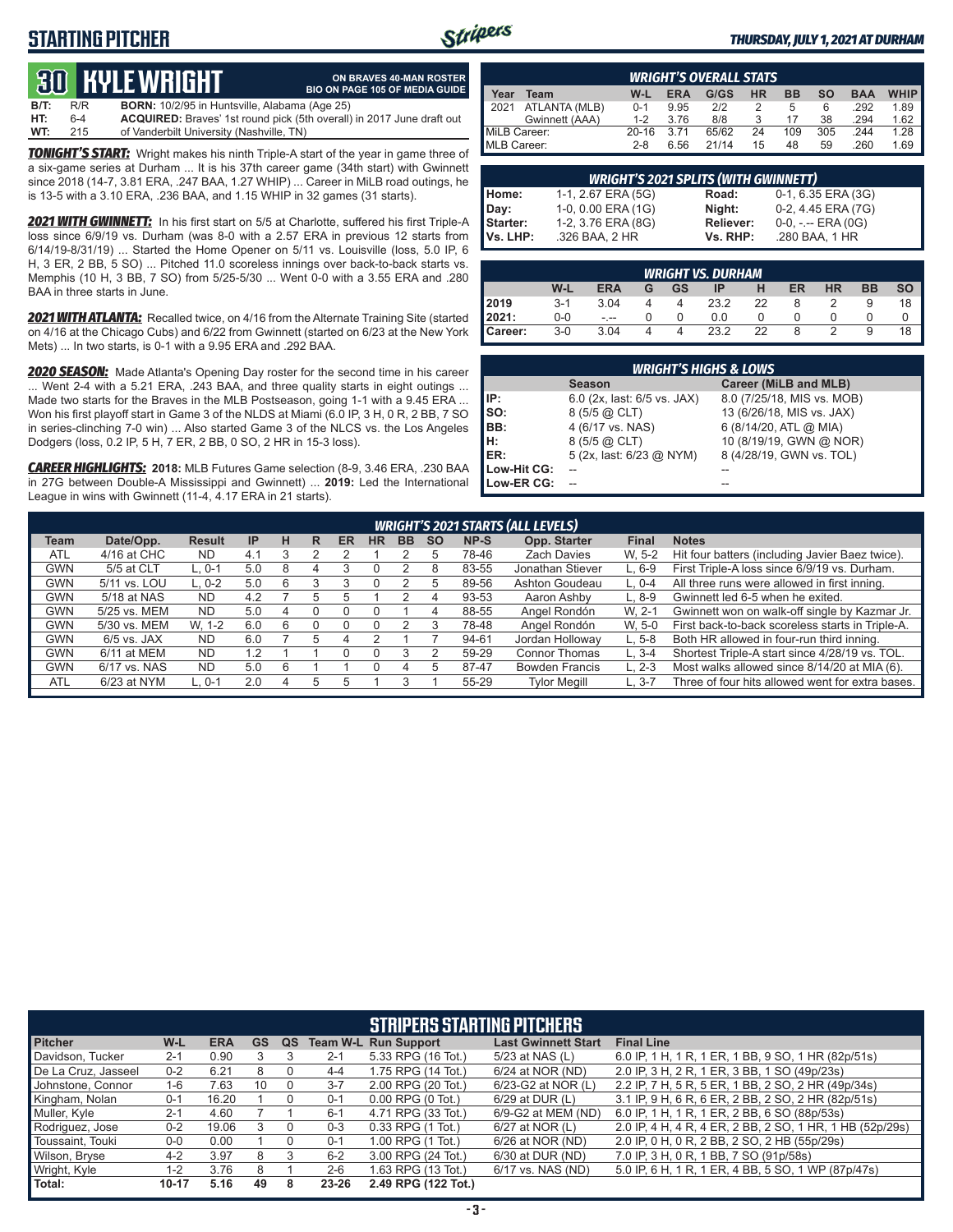## **BULLPEN**



| <b>STRIPERS PITCHING BREAKDOWN</b>       |       |            |           |  |             |            |                          |           |            |
|------------------------------------------|-------|------------|-----------|--|-------------|------------|--------------------------|-----------|------------|
|                                          | W-L   | <b>ERA</b> | $IP$ R    |  | <b>ER</b>   | <b>HR</b>  | <b>BB</b>                | <b>SO</b> | <b>BAA</b> |
| Starters:                                | 10-17 | 5.16       | 205.2 124 |  | 118 32      |            | 81                       | 209       | .273       |
| Relievers:                               | 13-9  | 2.96       | 219.0     |  | 81 72 22 78 |            |                          |           | 254 .211   |
| l Total:                                 | 23-26 | 4.03       | 424.2 205 |  |             | 190 54 159 |                          | 463       | ∎ 243.     |
| <b>Saves/Opp:</b> 5/16 (31.3%) Holds: 18 |       |            |           |  |             |            | IR/Scored: 40/11 (27.5%) |           |            |

| <b>PITCHING BY MONTH</b>                |           |            |       |     |     |           |           |           |            |  |  |
|-----------------------------------------|-----------|------------|-------|-----|-----|-----------|-----------|-----------|------------|--|--|
|                                         | W-L       | <b>ERA</b> | IP    | R   | ER  | <b>HR</b> | <b>BB</b> | <b>SO</b> | <b>BAA</b> |  |  |
| May:                                    | $14 - 10$ | 3.50       | 211.0 | 90  | 82  | 28        | 65        | 240       | 222        |  |  |
| June:<br>July:<br>August:<br>September: | $9 - 16$  | 4.55       | 213.2 | 115 | 108 | 26        | 94        | 223       | 263        |  |  |

|                     |         |            |    |             |                          |        | <b>RELIEF SUMMARY (CURRENT STRIPERS ONLY)</b> |                                                                    |                         |  |  |  |  |  |  |  |
|---------------------|---------|------------|----|-------------|--------------------------|--------|-----------------------------------------------|--------------------------------------------------------------------|-------------------------|--|--|--|--|--|--|--|
| <b>Pitcher</b>      | W-L     | <b>ERA</b> | G  | <b>GF</b>   | <b>HLD</b>               | SV/OPP | <b>IR/RS</b>                                  | <b>Last Gwinnett Relief Outing</b>                                 | <b>Scoreless Streak</b> |  |  |  |  |  |  |  |
| Arano. Victor       | $0 - 1$ | 3.77       | 14 | $\mathbf b$ | 2                        | 1/3    | 0/0                                           | 6/29 at DUR: 1.0 IP, 1 H, 0 R, 1 BB, 1 SO (23p/14s)                | 1G (1.0 IP)             |  |  |  |  |  |  |  |
| Biddle, Jesse (L)   | $0 - 1$ | 2.38       | 11 | 2           |                          | 0/1    | 5/2                                           | 6/29 at DUR: 1.1 IP, 0 H, 0 R, 0 BB, 4 SO (20p/14s)                | 3G (3.0 IP)             |  |  |  |  |  |  |  |
| Bradford, Chasen    | $3-0$   | 2.59       | 15 |             | 2                        | 0/1    | 2/2                                           | 6/27 at NOR: 2.0 IP, 1 H, 0 R, 0 BB, 1 SO (18p/14s)                | 2G (4.0 IP)             |  |  |  |  |  |  |  |
| Burrows, Thomas (L) | $1 - 0$ | 3.20       | 14 |             | 3                        | 0/0    | 9/0                                           | 6/29 at DUR: 1.2 IP, 0 H, 0 R, 0 BB, 2 SO (14p/11s)                | 4G (5.2 IP)             |  |  |  |  |  |  |  |
| De La Cruz. Jasseel | $0 - 0$ | 5.40       |    |             |                          | 0/0    | 0/0                                           | 5/11 vs. LOU: 1.0 IP, 0 H, 0 R, 0 BB, 1 SO (9p/7s)                 | 1G (1.0 IP)             |  |  |  |  |  |  |  |
| Flaa, Jay           | $0 - 1$ | 1.54       |    |             |                          | 0/0    | 2/0                                           | 6/29 at DUR: 0.2 IP, 3 H, 2 R, 2 ER, 0 BB, 2 SO, 1 WP (27p/14s)    | -1G                     |  |  |  |  |  |  |  |
| Horacek. Mitch (L)  | $1 - 2$ | 6.23       | 8  | 2           |                          | 0/0    | 0/0                                           | 6/26 at NOR (L): 1.1 IP, 2 H, 1 R, 1 ER, 1 BB, 3 SO (28p/17s)      | $-2G$                   |  |  |  |  |  |  |  |
| Johnstone, Connor   | $0 - 0$ | 0.00       | 3  |             |                          | 0/0    | 5/3                                           | 6/27 at NOR: 1.0 IP, 0 H, 0 R, 0 BB, 0 SO (9p/7s)                  | 3G (5.1 IP)             |  |  |  |  |  |  |  |
| Lee, Dylan (L)      | $2 - 0$ | 2.14       | 14 | 3           | 2                        | 0/1    | 3/0                                           | 6/30 at DUR (W): 1.0 IP, 1 H, 1 R, 1 ER, 0 BB, 1 SO, 1 HR (16p/9s) | $-2G$                   |  |  |  |  |  |  |  |
| Lopez, Yoan         | $2 - 1$ | 3.86       | 9  |             |                          | 0/1    | 2/2                                           | 6/25 at NOR: 1.0 IP, 2 H, 2 R, 2 ER, 1 BB, 1 SO (22p/14s)          | $-1G$                   |  |  |  |  |  |  |  |
| Newcomb, Sean (L)   | $0 - 0$ | 0.00       | 2  | 2           | $\Omega$                 | 0/0    | 0/0                                           | 5/8 at CLT: 1.0 IP, 0 H, 0 R, 0 BB, 3 SO (12p/9s)                  | 2G (2.0 IP)             |  |  |  |  |  |  |  |
| Roark, Tanner       | $1 - 1$ | 3.06       | 8  |             |                          | 0/1    | 0/0                                           | 6/20 vs. NAS: 2.0 IP, 1 H, 0 R, 1 BB, 5 SO (31p/23s)               | 5G (11.0 IP)            |  |  |  |  |  |  |  |
| Rodriguez, Jose     | $0 - 0$ | 3.60       | 2  |             |                          | 0/0    | 0/0                                           | 5/26 vs. MEM: 1.0 IP, 2 H, 1 R, 1 ER, 0 BB, 1 SO, 1 HR (13p/10s)   | $-2G$                   |  |  |  |  |  |  |  |
| Tice, Ty            | $0 - 0$ | 1.50       | 6  |             |                          | 0/0    | 5/1                                           | 6/26 at NOR: 0.2 IP, 0 H, 0 R, 1 BB, 0 SO (10p/5s)                 | 4G (3.2 IP)             |  |  |  |  |  |  |  |
| Webb, Jacob         | $0 - 0$ | 2.08       | 9  | 8           | $\overline{\phantom{a}}$ | 2/2    | 0/0                                           | 6/30 at DUR (S): 1.0 IP, 1 H, 0 R, 0 BB, 2 SO (15p/11s)            | 3G (3.0 IP)             |  |  |  |  |  |  |  |

| <b>SCORELESS INNINGS STREAKS (10-PLUS INNINGS)</b> |           |                  |                       |  |  |  |  |  |  |  |  |
|----------------------------------------------------|-----------|------------------|-----------------------|--|--|--|--|--|--|--|--|
| <b>Pitcher</b>                                     | Length    | <b>Dates</b>     | <b>Stats</b>          |  |  |  |  |  |  |  |  |
| <b>Bradford</b>                                    | $16.0$ IP | 5/7-6/13 (10G)   | 1-0, 6 H, 3 BB, 12 SO |  |  |  |  |  |  |  |  |
| Wright                                             | $12.0$ IP | 5/25-6/5 (3GS)   | 1-0, 11 H, 3 BB, 8 SO |  |  |  |  |  |  |  |  |
| Roark                                              | $11.0$ IP | 6/4-Current (5G) | 1-0, 8 H, 4 BB, 11 SO |  |  |  |  |  |  |  |  |

# **54 VICTOR ARANO** *- RHP - 26 YRS - COSAMALOAPAN, MEXICO*

- **• 2021 with GWN: 5/14 vs. LOU:** Earned GWN's first save of 2021 (1.0 IP, 1 H). **• 2021 with ATL:** Recalled on 5/8, but did not pitch ... Optioned on 5/10 ... DFA'd
- and outrighted to Gwinnett on 6/6. **• Spring Training:** 0-1, 34.71 ERA, .538 BAA, 1 SV in 3G with Atlanta.
- **• 2020:** Was a member of Philadelphia's 60-man player pool, but spent the entire year at the Alternate Site in Lehigh Valley ... DFA'd by the Phillies on 1/18.
- **• 2019:** Limited to just 6G with Triple-A Lehigh Valley (2-0, 0.00 ERA in 3G) and Philadelphia (1-0, 3.86 ERA in 3G) ... Was on injured list from 4/20-end of season (right elbow inflammation).
- **• Acquired:** Claimed off waivers from Philadelphia (1/22/21) ... Originally signed by the Los Angeles Dodgers as a non-drafted free agent (4/4/13).
- **• MLB Career:** 3-2, 2.65 ERA, .224 BAA, 3 SV in 73G with Philadelphia (2017-19).

# **48 JESSE BIDDLE** *- LHP - 29 YRS - PHILADELPHIA, PA*

- **• 2021 with GWN: 5/22-6/13:** Posted a 1.50 ERA (1 ER in 6.0 IP) over 6 outings.
- **• 2021 with ATL:** Had his contract selected on 4/17, pitched in 8G with the Braves (0-0, 8.44 ERA, 10 ER in 10.2 IP) ... DFA'd on 5/17, outrighted to Gwinnett on 5/19.
- **• Spring Training:** 0-0, 3.00 ERA, .257 BAA, 2 SV in 9G with Cincinnati ... Released on 3/26 after re-signing as MiLB FA on 12/11/20.
- **• 2020:** Opened the year at Cincinnati's Alternate Training Site ... Contract selected on 8/25 (0-0, 0.00 ERA, 0 ER in 0.2 IP in 1G) ... Placed on 10-day injured list on 8/29 (left shoulder impingement) and missed the remainder of the year.
- **• Acquired:** MiLB FA (4/2/21) ... Originally Philadelphia's 1st-round pick (27th overall) in 2010 out of Germantown Friends High School (Philadelphia, PA).
- **• MLB Career:** 6-2, 5.07 ERA, .261 BAA, 1 SV in 99G with ATL (2018-19, 2021), SEA (2019), TEX (2019), CIN (2020).

# **28 CHASEN BRADFORD** *- RHP - 31 YRS - LAS VEGAS, NV*

- **• 2021 with GWN:** All 3 of his wins have been 2.0-IP outings: 5/15 vs. LOU (1 H, 0 R, 2 SO), 6/16 vs. NAS (3 H, 1 ER, 3 SO), and 6/24 at NOR (0 H, 0 R, 1 BB, 3 SO) ... **5/7-6/13:** Posted a team-best 16.0-IP scoreless streak over 10G (6 H, 3 BB, 12 SO).
- **• 2020:** Re-signed by Seattle to an MiLB deal on 1/15, but was not included on the Mariners' 60-man player pool ... Did not play.
- **• 2019:** Split time between Seattle (0-0, 4.86 ERA, 1 SV in 12G) and Triple-A Tacoma (0-0, 6.75 ERA, 1 SV in 5G).
- **• Acquired:** MiLB FA (3/15/21) ... Originally the New York Mets' 35th round pick in 2011 out of the University of Central Florida.
- **• MLB Career:** 7-0, 3.89 ERA, .253 BAA, 1 SV in 86G with NYM, SEA (2017-19).

## **49 THOMAS BURROWS** *- RHP - 26 YRS - FLORENCE, AL*

- **• 2021 with GWN: Has struck out 10 over 5.2 scoreless IP (1 H, 1 BB) in his last 4G since 6/20** ... **5/26 vs. MEM:** Earned his first win (1.0 IP, 0 H, 0 R, 2 SO).
- **• MLB.com Prospect Rankings:** #21 (Braves Top 30).
- **• Spring Training:** 0-1, 6.75 ERA, .222 BAA, 0 SV in 4G with Atlanta.
- **• 2020:** Was an NRI to Spring Training, but not included on 60-man player pool.
- **• 2019:** Went 2-4 with a 4.42 ERA, .221 BAA, and 7 saves (7-for-9) in 43G between Double-A Mississippi and Gwinnett ... Stranded 16 of 17 inherited runners with the Stripers (94.1%) ... Won Atlanta's Bill Lucas Award for community service.
- **• Acquired:** Via trade with Seattle (1/11/17) ... Originally the Mariners' 4th-round pick in 2016 out of the University of Alabama.

# **45 JAY FLAA** *- RHP - 29 YRS - BISMARCK, ND*

- **• 2021 with GWN: 5/13-6/24:** Did not allow an ER over his first 10G (1 R in 11.0 IP, 7 H, 9 BB, 15 SO, .171 BAA).
- **• 2021 with ATL:** From 5/23-5/30, went 0-0 with a 27.00 ERA (4 ER in 1.1 IP) in 1G.
- **• 2021 with BAL:** Selected by Baltimore on 4/26 and made his MLB debut on 4/27 vs. the NY Yankees (1.1 IP, 2 BB, 1 SO, struck out Aaron Judge) ... Optioned on 4/28, appeared in 1G with Triple-A Norfolk (0-0, 16.20) ... DFA'd on 5/8.
- **• Spring Training:** 0-0, 3.38 ERA, .200 BAA, 0 SV in 3G with Baltimore.
- **• 2020:** Was not on Baltimore's 60-man player pool, did not play.
- **• 2019:** Went 2-5 with a 4.69 ERA, .256 BAA, and 5 SV in 40G (3 starts) between Double-A Bowie and Norfolk (2-3, 5.24 ERA, 4 SV in 29G during Triple-A debut).
- **• Acquired:** Claimed off waivers from Baltimore (5/11/21) ... Originally the Orioles' 6th-round pick in 2015 out of North Dakota State University (Fargo, ND).
- **• MLB Career:** 0-0, 13.50 ERA, .300 BAA in 2G with Baltimore, Atlanta (2021).

# **59 MITCH HORACEK** *- LHP - 29 YRS - LITTLETON, CO*

- **• 2020 with GWN: 5/14 vs. LOU:** Earned his first win as a Striper (1.0 IP, 1 H, 0 R) . Was on the Development List from 5/25-5/30 and 6/2-6/15.
- **• Spring Training:** Did not pitch in Atlanta's MLB camp.
- **• 2020:** Signed with Minnesota, but was not on the Twins' 60-man player pool.
- **• 2019:** Pitched for both Double-A Hartford (4-0, 2.48 ERA in 34G) and Triple-A Albuquerque (1-1, 18.75 ERA in 12G) in the Colorado Rockies organization.
- **• Acquired:** MiLB FA (3/25/21) ... Originally Baltimore's 9th-round pick in 2013 out of Dartmouth College (Hanover, NH).

## **51 CONNOR JOHNSTONE** *- RHP - 26 YRS - SAN DIEGO, CA*

- **• Leaderboard:** Entering 7/1, ranks among Triple-A East top 10 in starts (T-1st, 10).
- **• 2021 with GWN: Is 0-0 with a 0.00 ERA and .063 BAA in 3G in relief (1-6, 7.63 ERA, .320 BAA in 10 starts)** ... **5/4-5/8:** Threw 8.0 scoreless IP over his first 2 outings, includinga 5.0-inning spot start (win, 1 H, 0 BB, 5 SO) on 5/8 at CLT.
- **• Spring Training:** 0-1, 4.76 ERA, .273 BAA, 1 SV in 6G with Atlanta.
- **• 2020:** Was an NRI to Braves Spring Training, but not on 60-man player pool.
- **• 2019:** With Double-A Mississippi and Gwinnett, went 7-4 with a 4.24 ERA, .296
- BAA, and 1 SV in 35G (7 starts) ... His 7 wins ranked T-8th in the Braves org.
- **• Acquired:** Braves 21st-round pick in 2017 out of Wake Forest University.
- **• Local Product:** Played baseball at Roswell High School (Roswell, GA).
	-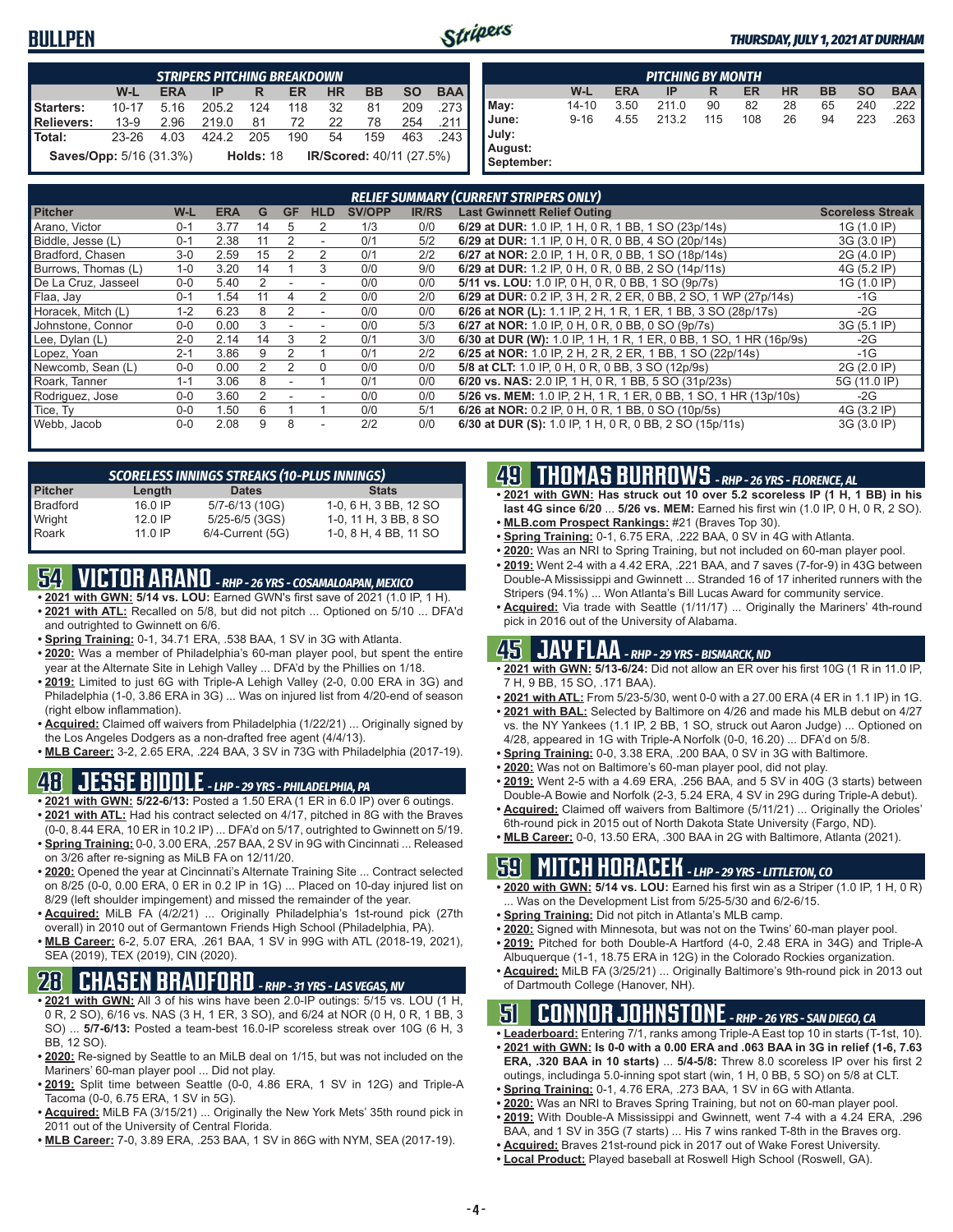# **58 DYLAN LEE** *- LHP - 26 YRS - DINUBA, CA*

- **• 2021 with GWN: Has a 2.03 ERA (3 ER in 13.1 IP) and .170 BAA over his last 10G since 5/26** ... **5/4 at CLT:** Earned the win in his Stripers' debut (2.0 IP, 1 H, 1 R, 0 ER, 0 BB, 3 SO in 10-9 win in 12 innings) ... **6/11 at MEM:** Recorded his first pro hit, a double (1-for-2, R).
- **• Spring Training:** 0-0, 0.00 ERA, 0 SV in 2G with Miami ... Released on 3/29.
- **• 2020:** Was a non-roster invite to Marlins Spring Training, but was not on Miami's 60-man player pool ... Did not play.
- **• 2019:** Logged 45G between Double-A Jacksonville (0-3, 1.91 ERA, .176 BAA, 13 SV in 32G) and Triple-A New Orleans (1-3, 4.71 ERA, .329 BAA, 0 SV in 13G).
- **• Acquired:** MiLB FA (4/15/21) ... Originally Miami's 10th-round pick in 2016 out of Cal State Fresno (Fresno, CA).

# **55 YOAN LOPEZ** *- RHP - 28 YRS - NUEVA GERONA, CUBA*

- **• 2021 with GWN:** Has earned both of his wins with the Stripers in extra innings, 6/9-G2 at MEM (1.0 IP, 1 H, 0 R in 3-1 win in 8 innings) and 6/18 vs. NAS (1.0 IP, 2 H, 1 R, 0 ER, 1 SO in 8-7 win in 10 innings).
- **• 2021 with ARI:** Began the season on Arizona's Opening Day roster ... In 2 stints, went 0-0 with a 6.57 ERA (9 ER in 12.1 IP) and 0 SV (0-for-3) in 13G ... DFA'd on 5/20, traded to Atlanta on 5/22 and optioned to Gwinnett.
- **• Spring Training:** 1-0, 4.91 ERA, .214 BAA, 0 SV in 8G with Arizona.
- **• 2020:** In 20G with Arizona, went 0-1 with a 5.95 ERA, .269 BAA, and 2 holds.
- **• 2019:** Set MLB career highs in G (70) and holds (21), going 2-7 with a 3.41 ERA, .232 BAA, and 1 SV (1-for-4) with the D-backs.
- **• Acquired:** Via trade with Arizona in exchange for CF Deivi Estrada (5/22/21) ... Originally signed by the D-backs as a NDFA out of Cuba (1/16/15).
- **• MLB Career:** 2-8, 4.25 ERA, .252 BAA, 1 SV in 113G with Arizona (2018-21).

# **SEAN NEWCOMB** - LHP - 28 YRS - BROCKTON, MA

- **• 2021 with GWN:** Has been optioned twice, on 5/5 and 6/30 ... Has struck out 5 over 2.0 scoreless IP (0 H, 0 BB) in 2G.
- **• 2021 with ATL:** In 23G, is 2-0 with a 5.82 ERA, .222 BAA, and 1 SV (1-for-2).
- **• Spring Training:** 0-0, 1.29 ERA, .227 BAA, 0 SV in 6G (1GS) with Atlanta.
- **• 2020:** Made just 4 starts with the Braves (0-2, 11.20 ERA) ... Spent most of the year at the Alternate Training Site at Coolray Field.
- **• Acquired:** Via trade with the Los Angeles Angels in exchange for SS Andrelton Simmons (11/12/15) ... Originally the Angels' 1st-round pick (15th overall) in 2014 out of the University of Hartford (West Hartford, CT).
- **• MLB Career:** 24-23, 4.26 ERA, .241 BAA, 2 SV in 132G (57GS) with Atlanta (2017-21) ... In 6G during the 2018-19 Postseasons, went 1-0 with a 1.08 ERA.

# **57 TANNER ROARK** *- RHP - 34 YRS - WILMINGTON, IL*

- **• 2021 with GWN: Has 11.0 scoreless IP over his last 5G since 6/4 (8 H, 4 BB, 11 SO, .205 BAA)** ... **5/23 at NAS:** Struck out 3 over 1.0 IP in his Stripers debut 6/10 at MEM: Tossed 2.0 innings in relief (1 H, 0 R, 1 BB, 1 SO) for first win.
- **• 2021 with ATL:** Contract selected on 6/24, but did not pitch before being optioned back to Gwinnett on 6/27.
- **• 2021 with TOR:** Was on Toronto's Opening Day roster, went 0-1 with a 6.43 ERA in 3G (1 start) ... Released by the Blue Jays on 5/3.
- **• Spring Training:** 2-1, 8.44 ERA, .295 BAA in 4 starts with Toronto.
- **• 2020:** Made 11 starts with the Blue Jays, going 2-3 with a 6.80 ERA and .309 BAA.
- **• 2019:** Went 10-10 with a 4.35 ERA and .275 BAA in 31 starts with CIN and OAK.
- **• Acquired:** MiLB FA (5/10/21) ... Originally Texas's 25th-round pick in 2008 out of the University of Illinois at Urbana-Champaign.
- **• MLB Career:** 76-68, 3.85 ERA, .254 BAA, 1 SV in 227G (184 starts) with WSH, CIN, OAK, TOR (2013-21) ... Pitched in 2014 and 2016 Postseasons with Nationals (0-1, 3.86 ERA in 3G, 1 start).

# **53 TY TICE** *- RHP - 24 YRS - PRAIRIE GROVE, AR*

- **• 2021 with GWN: 6/10 at MEM:** Threw 1.0 scoreless IP (0 H, 0 BB, 1 SO) in his Stripers debut, combining with 5 pitchers on a 2-hit shutout.
- **• 2021 with ATL:** Recalled on 6/20 and pitched once (6/21 at NYM, 1.0 IP, 1 H, 0 R, 1 BB, 0 SO) ... Optioned back to Gwinnett on 6/24.
- **• 2021 with TOR:** Recalled from the Alternate Training Site 3 times (4/9, 4/24, 5/22), went 0-0 with a 5.14 ERA (4 ER in 7.0 IP) in 4G during his MLB debut ... Also pitched once for Triple-A Buffalo (0 ER in 1.0 IP) ... DFA'd on 5/30.
- **• Spring Training:** 1-0, 9.00 ERA, .273 BAA, 0 SV in 6G with Toronto.
- **• 2020:** Spent the entire year at the Blue Jays' Alternate Training Site ... Did not reach the Majors ... Had his contract selected by Toronto on 11/20.
- **• 2019:** Between Double-A New Hampshire and Triple-A Buffalo, went 3-4 with a 2.34 ERA, .196 BAA, and 8 saves (8-for-12) in 46 relief appearances.
- **• Acquired:** Via trade from Toronto in exchange for cash (6/4/21) ... Originally the Blue Jays' 16th-round pick in 2017 out of Central Arkansas.
- **• MLB Career:** 0-0, 4.50 ERA, .303 BAA in 5G with Toronto, Atlanta (2021).

# **71 JACOB WEBB** *- RHP - 27 YRS - RIVERSIDE, CA*

- **• 2021 with GWN: Is 2-for-2 in save chances, including 6/9 at MEM (1.0 IP, 0 H, 0 R, 1 SO) and 6/30 at DUR (1.0 IP, 1 H, 0 R, 2 SO)** ... **5/26-6/9:** Struck out 5 over 5.0 IP (0 R, 2 H, 0 BB) in 5G.
- **• 2021 with ATL:** Recalled 4 times (4/7, 4/10, 6/5, 6/17) ... In 17G with the Braves, is 1-2 with a 5.29 ERA (10 ER in 17.0 IP) and a .324 BAA.
- **• Spring Training:** 1-0, 2.57 ERA, .222 BAA, 2 HLD in 7G with Atlanta ... Optioned to the Alternate Training Site in Gwinnett on 3/25.
- **• 2020:** Assigned to the Alternate Training Site on 7/19, but missed over a month with a right shoulder strain (placed on 60-day injured list on 7/20) ... Activated on 9/8 and went 0-0 with a 0.00 ERA (0 ER in 10.0 IP) and .200 BAA in 8G ... Made his MLB Postseason debut, going 0-0 with a 9.00 ERA (3 ER in 3.0 IP) in 3G.
- **• 2019:** Made his MLB debut with Atlanta, going 4-0 with a 1.39 ERA (5 ER in 32.1 IP), .205 BAA, 9 holds, and 2 saves (2-for-4) in 36G ... Also logged 10G with Gwinnett (0-1, 6.97 ERA, .225 BAA, 1 SV).
- **• Acquired:** Braves' 18th-round pick in 2014 out of Tabor College (Hillsboro, KS).
- **• MLB Career:** 5-2, 2.28 ERA, .243 BAA, 2 SV in 61G with Atlanta (2019-21).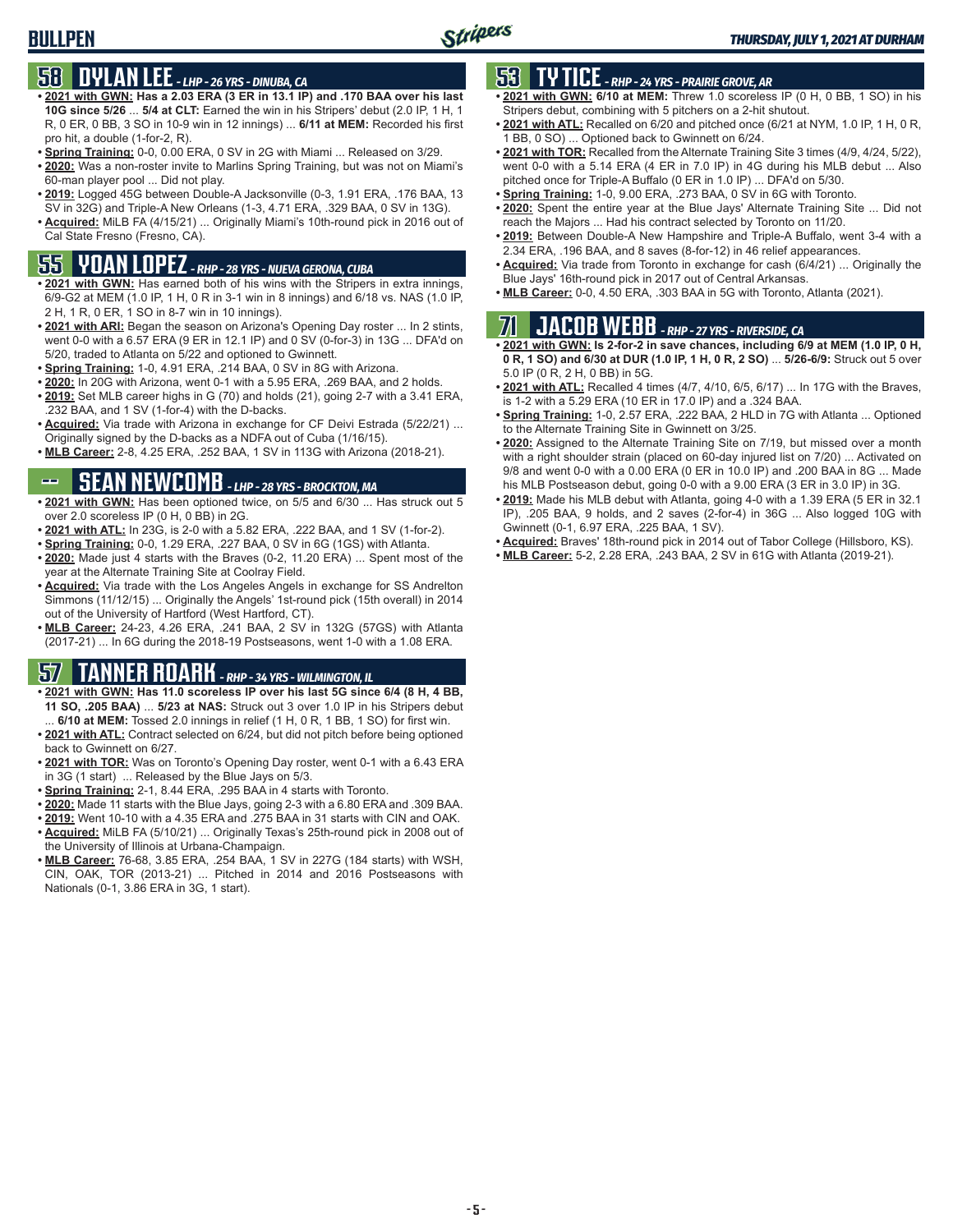#### Stripers **OFFENSE** *THURSDAY, JULY 1, 2021 AT DURHAM TOTAL:* .241, 57 HR, .739 OPS *RISP:* .244, 14 HR, .737 OPS *RUNS/INNING: 1 2 3 4 5 6 7 8 9 X TOT Vs. LHP:* .255, 26 HR, .791 OPS *RISP/2O:* .202, 5 HR, .632 OPS **Stripers:** 38 25 16 27 23 26 26 32 21 10 244 *Vs. RHP:* .232, 31 HR, .708 OPS *LOADED:* .271, 3 HR, .872 OPS **Opponents:** 34 30 22 28 11 25 20 18 7 10 205

|                | <b>HOME RUNS</b><br><b>MULTI-GAMES</b> |                |        |                          |                          |                          |                |                        |                                                 |                |                |                          |
|----------------|----------------------------------------|----------------|--------|--------------------------|--------------------------|--------------------------|----------------|------------------------|-------------------------------------------------|----------------|----------------|--------------------------|
|                |                                        |                |        |                          |                          |                          |                |                        |                                                 |                |                |                          |
| Player         | 1R                                     | 2R             | 3R     | <b>GS</b>                | Tot.                     |                          |                | Off LH Off RH Team W-L | Last HR with Gwinnett (Regular Season)          | <b>Hit</b>     | <b>RBI</b>     | <b>HR</b>                |
| Almonte        | $\overline{2}$                         |                |        |                          | 3                        |                          |                | $3-0$                  | 5/30/21 vs. MEM, 1R (RH Connor Jones)           | 8              | 5              |                          |
| Arcia          | 9                                      | 3              | $\sim$ |                          | 12                       | 6                        | 6              | $7 - 3$                | 6/30/21 at DUR, 1R (RH Drew Strotman)           | 16             | 8              | 4                        |
| Brugman        | $\overline{\phantom{0}}$               |                |        |                          |                          |                          |                | $0 - 0$                |                                                 |                |                |                          |
| Camargo        | $\overline{2}$                         | 2              |        |                          | 5                        | 3                        | $\overline{2}$ | $2 - 2$                | 6/23/21-G1 at NOR, 2R (RH Spenser Watkins)      | 10             | 4              | 1                        |
| Casteel        | $\overline{\phantom{0}}$               | $\overline{2}$ |        |                          | 3                        | $\overline{2}$           |                | $2 - 1$                | 6/24/21 at NOR, GS (LH Zac Lowther)             | 4              | 5              |                          |
| Demeritte      | 4                                      | 2              |        |                          | 6                        | 4                        | 2              | $5-1$                  | 5/30/21 vs. MEM, 1R (LH Bernardo Flores Jr.)    | ⇁              | 4              | $\overline{\phantom{a}}$ |
| Ervin          | $\overline{2}$                         |                |        |                          |                          | $\overline{2}$           | $\overline{2}$ | $3 - 1$                | 6/24/21 at NOR, 1R (RH Cody Carroll)            |                | 4              |                          |
| Goins          |                                        |                |        |                          |                          |                          |                | $1 - 0$                | 5/4/21 at CLT, 1R (LH Kyle Kubat)               | 9              | 4              |                          |
| Gore           |                                        |                |        |                          |                          |                          |                | $0 - 0$                |                                                 | $\overline{2}$ |                |                          |
| Heredia        | $\overline{\phantom{0}}$               |                |        |                          | ٠                        |                          |                | $0 - 0$                | ---                                             |                | ۰              | $\overline{\phantom{a}}$ |
| Inciarte       |                                        |                |        |                          |                          |                          |                | $0 - 0$                |                                                 |                |                |                          |
| Jackson        | $\overline{2}$                         |                |        |                          | 5                        | 4                        |                | $3-0$                  | 6/9/21-G1 at MEM, 3R (LH Zack Thompson)         | 2              | 4              | 1                        |
| Kazmar Jr.     | 2                                      |                |        |                          | 4                        |                          | 3              | $1 - 3$                | 6/6/21 vs. JAX, 1R (RH Parker Bugg)             | $\overline{2}$ | 3              |                          |
| Kipnis         |                                        |                |        |                          | 3                        |                          | 3              | $2 - 1$                | 6/26/21 at NOR, 1R (RH Conner Greene)           | 5              | 3              | $\sim$                   |
| Lucrov         |                                        | ۰.             |        | $\overline{\phantom{a}}$ | $\overline{2}$           | $\overline{\phantom{a}}$ | $\overline{2}$ | $1 - 1$                | 6/10/21 at MEM, 3R (RH Grant Black)             | 4              | 3              | ۰                        |
| Martinez       | $\overline{\phantom{0}}$               | ۰.             |        | $\overline{\phantom{a}}$ | $\overline{\phantom{a}}$ |                          |                | $0 - 0$                |                                                 | $\overline{2}$ |                |                          |
| <b>Morales</b> |                                        |                |        |                          |                          |                          |                | $1 - 0$                | 5/7/21 at CLT, 3R (RH Joe De Carlo)             |                |                |                          |
| Pache          |                                        |                |        |                          | $\overline{2}$           |                          |                | $1 - 0$                | 6/10/21 at MEM, 2R (LH Tyler Webb), 2nd of Game | 3              | $\overline{2}$ |                          |
| Sanchez        |                                        |                |        |                          |                          |                          |                | $1 - 0$                | 6/16/21 vs. NAS, 3R (RH Miguel Sanchez)         | 3              | $\overline{2}$ |                          |
| Snider         | 2                                      |                |        |                          | $\overline{2}$           |                          | $\overline{2}$ | $2 - 0$                | 6/18/21 vs. NAS, 1R (RH Patrick Weigel)         |                | $\overline{A}$ |                          |
| Unroe          |                                        |                | ٠      | ۰                        | ۰                        |                          |                | $0 - 0$                | 7/19/19 vs. ROC, 1R (RH Drew Hutchison)         |                | ٠              |                          |
| Waters         | $\overline{2}$                         |                |        |                          | 3                        | $\overline{2}$           |                | $0 - 2$                | 5/19/21 at NAS, 1R/Leadoff (LH Wade LeBlanc)    | 9              | 2              | 1                        |
| Total:         | 31                                     | 15             | 8      | 3                        | 57                       |                          |                |                        |                                                 |                |                |                          |

#### *HOME RUN VARIANTS*

**Back-to-Back Homers (1x):** Almonte (GS) / Snider, 5/7 at CLT (1st Inning)

**Back-to-Back-to-Back Homers (1x):** Arcia (2R) / Camargo / Demeritte, 5/8 at CLT (6th Inning)

**Pinch-Hit Homers (2x):** Demeritte (1R), 5/12 vs. LOU (7th Inning) Casteel (2R), 6/3 vs. JAX (7th Inning)

**Leadoff (Game) Homers (1x):** Waters, 5/19 at NAS

**Walk-Off Homers (1x):**

Arcia (Solo), 5/16 vs. LOU (9th Inning)

| <b>PINCH HITTERS</b> |       |                |                |                |          |                |            |
|----------------------|-------|----------------|----------------|----------------|----------|----------------|------------|
| <b>Player</b>        | AVG.  | AB             | н              | 2B             | 3B       | <b>HR</b>      | <b>RBI</b> |
| Almonte              | 1.000 |                |                | 0              | 0        | 0              | 2          |
| Arcia                | ---   | $\Omega$       | $\Omega$       | $\Omega$       | $\Omega$ | $\Omega$       | $\Omega$   |
| Casteel              | .158  | 19             | 3              | 1              | $\Omega$ | 1              | 4          |
| Demeritte            | .400  | 5              | $\overline{2}$ | 1              | $\Omega$ | 1              | 1          |
| Ervin                | .500  | 3              |                | $\mathbf 0$    | $\Omega$ | $\mathbf 0$    |            |
| Goins                | .000  | $\overline{2}$ | $\Omega$       | $\Omega$       | $\Omega$ | $\Omega$       | $\Omega$   |
| Gore                 | .333  | 3              | 1              | $\Omega$       | $\Omega$ | $\Omega$       | $\Omega$   |
| Kazmar Jr.           | .000  | 6              | $\Omega$       | $\Omega$       | $\Omega$ | $\Omega$       | $\Omega$   |
| Lucrov               | .000  | 3              | $\Omega$       | $\Omega$       | $\Omega$ | $\Omega$       | $\Omega$   |
| <b>Morales</b>       | .000  |                | $\Omega$       | $\Omega$       | ი        | $\Omega$       | $\Omega$   |
| Pache                | ---   | $\Omega$       | 0              | $\Omega$       | 0        | 0              | 0          |
| Sanchez              | .000  | 6              | $\Omega$       | $\Omega$       | $\Omega$ | 0              | 0          |
| Snider               | .091  | 11             |                | 0              | $\Omega$ | $\mathbf 0$    | $\Omega$   |
| Unroe                | .000  | 4              | $\Omega$       | $\Omega$       | $\Omega$ | $\Omega$       | $\Omega$   |
| Totals:              | .141  | 64             | 9              | $\overline{2}$ | 0        | $\overline{2}$ | 8          |

| <b>STRIPERS BATTING BY MONTH</b>               |            |    |    |    |           |            |           |            |            |            |
|------------------------------------------------|------------|----|----|----|-----------|------------|-----------|------------|------------|------------|
|                                                | <b>AVG</b> | G  | 2B | 3B | <b>HR</b> | <b>RBI</b> | <b>SB</b> | <b>OBP</b> | <b>SLG</b> | <b>OPS</b> |
| May:                                           | .254       | 24 | 43 | 2  | 36        | 138        | 24        | .366       | .445       | .811       |
| <b>June:</b><br>July:<br>August:<br>September: | .227       | 25 | 36 | 3  | 21        | 88         | 23        | .308       | .357       | .665       |

| <b>HITTING STREAKS (10-PLUS GAMES)</b> |                     |                                        |  |  |  |  |  |
|----------------------------------------|---------------------|----------------------------------------|--|--|--|--|--|
| <b>Player</b>                          | Length/Dates        | <b>Stats</b>                           |  |  |  |  |  |
| Arcia                                  | 13G (5/4-5/18)      | .393 (22-56), 4 2B, 7 HR, 17 R, 12 RBI |  |  |  |  |  |
|                                        |                     | <b>ON-BASE STREAKS (20-PLUS GAMES)</b> |  |  |  |  |  |
| <b>Player</b>                          | <b>Length/Dates</b> | <b>Stats</b>                           |  |  |  |  |  |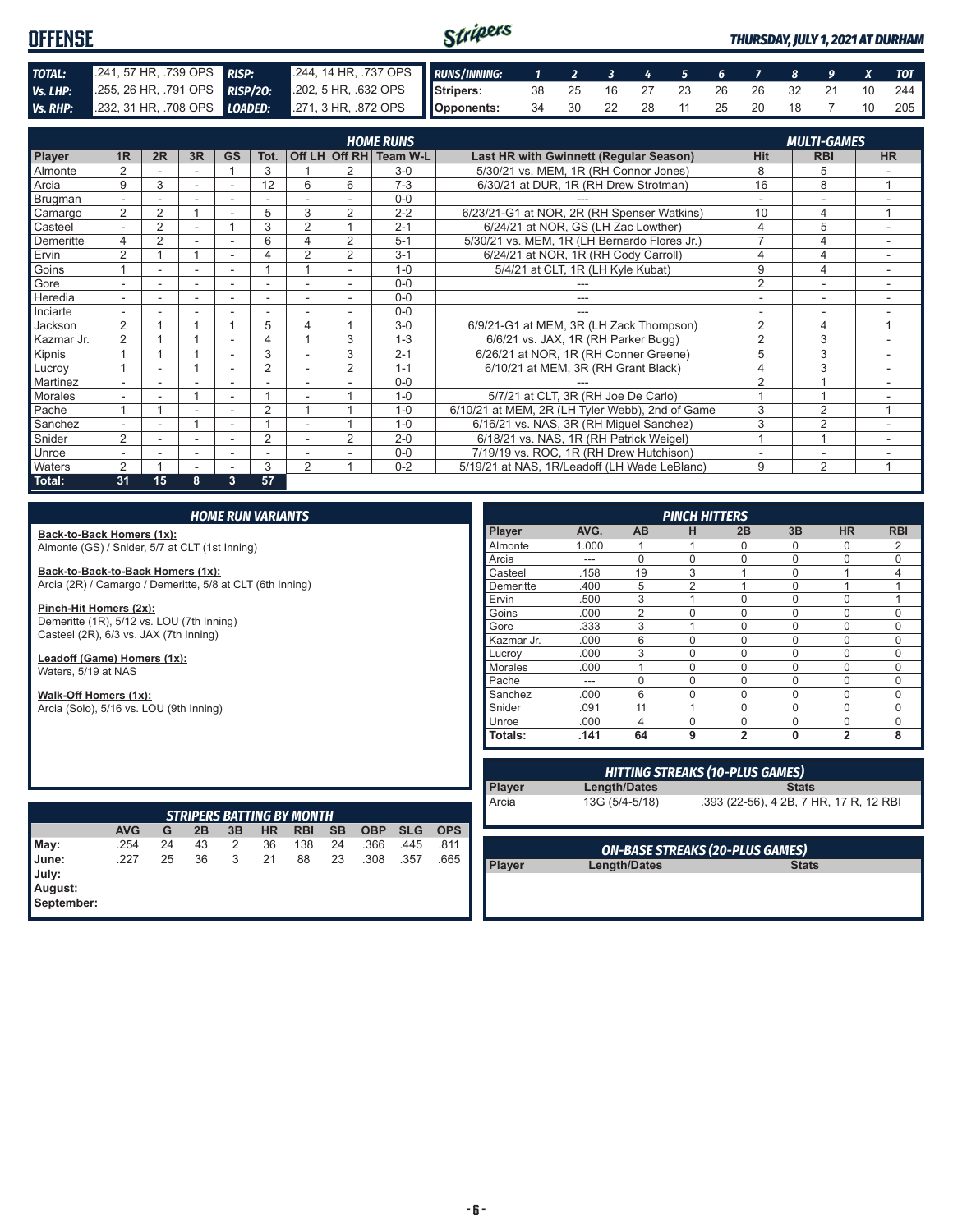## **BATTER BIOS**

# **13 ORLANDO ARCIA** *- SS - 26 YRS - ANACO, VENEZUELA*

*SEASON WITH GWN:*.306, 12 HR, 27 RBI, 5 SB, .922 OPS *HIT STREAK:* 1G (6/30-)

- *6/30 @ DUR:*1-4, HR, R, RBI, SO *ROAD TRIP:* .280 (7-25), HR, 3 R, 2 RBI, SB **• Leaderboard:** Entering 7/1, ranks among Triple-A East top 10 in R (1st, 40), H (1st, 59), TB (1st, 106), XBH (T-5th, 23), HR (T-5th, 12), and 2B (T-9th, 11).
- **• 2021 with GWN: 5/4-5/18:** Hit safely in his first 13G (.393, 7 HR, 17 R, 12 RBI, 2 SB, 1.301 OPS) ... **5/9 at CLT:** Tied GWN's single-game homer record with 3 solo blasts (3-for-4, 4 R, 4 RBI) ... **5/15 vs. LOU:** Launched game-winning solo HR (#6) in 8th ... **5/16 vs. LOU:** Blasted walk-off solo HR (#7) in 9th ... **6/10 at MEM:**  Set season high with 4 hits (4-for-5, 2B, 2 R) ... **6/18 vs. NAS:** Went 3-for-5 with 3 XBH, including solo HR (#11) and game-tying double in 10th, scored walk-off winning run ... **6/5-6/23:** Posted a team-best 14G on-base streak, batting .333 (17 for-51, 4 2B, 3 HR, 11 R, 8 RBI, 1 SB, 6 BB) in that span.
- **• 2021 with MIL:** Was on Milwaukee's Opening Day roster and batted .091 (1-for-11, 1 RBI) in 4G before being traded to Atlanta on 4/6 (sent to Alternate Site).
- **• Spring Training:** .191, 4 2B, 4 R, 6 RBI, .517 OPS in 19G with Milwaukee. **• 2020:** Spent 59 games with the Brewers, batting .260 (10 2B, 1 3B, 5 HR, 22 R, 20 RBI, 2 SB) ... Played in 2 Postseason games (.143, 1-for-7, 1 HR, 2 RBI).
- **• Acquired:** Via trade with Milwaukee in exchange for RHP Chad Sobotka and RHP Patrick Weigel (4/6/21) ... Originally signed by Milwaukee as a NDFA (10/22/10).
- **• MLB Career:** .244, 69 2B, 7 3B, 42 HR, 180 RBI, 39 SB in 542G with Milwaukee (2016-21) ... Played in the Postseason from 2018-20 (.295, 4 HR, 6 RBI in 13G).

# **17 JOHAN CAMARGO** *- INF - 27 YRS - PANAMA CITY, PANAMA*

*SEASON WITH GWN:*.306, 5 HR, 18 RBI, 0 SB, .893 OPS *HIT STREAK:* 3G (6/27-) *6/30 @ DUR:* 1-4, 2B, 2 SO *ROAD TRIP:* .261 (6-23), 2B, HR, 4 R, 4 RBI

- **• Leaderboard:** Entering 7/1, ranks among Triple-A East top 10 in OBP (5th, .408) and AVG (10th, .306). **• 2021 with GWN: Has hit safely in 14 of 17G since 6/10, batting .359 (23-for-**
- **64, 4 2B, 1 3B, 2 HR, 11 R, 8 RBI, .969 OPS)** ... **5/4-5/22:** Hit safely in each of his first 9G (.364, 2 2B, 3 HR, 13 R, 8 RBI) ... **5/8 at CLT:** Notched his first career multi-homer game (2-for-4, 2 HR, 2 RBI) ... **6/5 vs. JAX:** Started 5-4-3 triple play, Gwinnett's first since 5/28/19 at TOL ... **6/10 at MEM:** Homered for first time since 5/8 (2-run, #4) in 4-for-5, 2-RBI effort.
- **• Gwinnett Career:** Has hits in 69 of 91G (75.8%) since 2017, batting .331 (117-for-354, 24 2B, 2 3B, 14 HR, 62 R, 60 RBI, 1 SB, .928 OPS).
- **• 2021 with ATL:** In 5 stints with the Braves, batting .000 (0-for-15, 1 R) in 14G.
- **• Spring Training:** .186, 2 2B, 1 HR, 4 R, 3 RBI in 18G with Atlanta.
- **• 2020:** Made Braves' Opening Day roster and batted .200 (8 2B, 4 HR, 16 R, 9 RBI) in 35G ... Added to the NLCS roster in place of injured Adam Duvall prior to Game 2 and played in 4G (.250, 2-for-8, 1 2B, 1 RBI).
- **• Acquired:** NDFA (7/2/10) out of Panama City, Panama.
- **• MLB Career:** .257, 68 2B, 4 3B, 34 HR, 144 RBI, 2 SB in 363G with Atlanta (2017- 21) ... Played in 2018 and 2020 Postseasons (.087, 1 2B, 1 RBI in 8G).

# **9 RYAN CASTEEL** *- 1B/C - 30 YRS - CHATTANOOGA, TN*

*SEASON WITH GWN:*.250, 3 HR, 16 RBI, 0 SB, .794 OPS *HIT STREAK:* -1G

- *6/30 @ DUR:*DNP *ROAD TRIP:* .125 (1-8), HR, R, 5 RBI **• 2021 with GWN: 5/15-5/18:** Had 6 RBI in 3G span, including 5/15 vs. LOU (1-for-2, GW 3-run double, 3 RBI) and 5/16 vs. LOU (1-for-3, HR, 2 RBI) ... **6/2 vs. JAX:** Notched a pinch-hit 2-run double ... **6/3 vs. JAX:** Hit a pinch-hit 2-run HR (#2) ... **6/24 at NOR:** Crushed game-winning grand slam (#3) in 6-2 victory (1-for-4, 4 RBI), his 2nd career slam (first since 7/20/13 with Adv-A Modesto).
- **• Spring Training:** Did not play in Atlanta's MLB camp.
- **• 2020:** Was not on the Braves' 60-man player pool ... Did not play.
- **• 2019:** Played 118G with Double-A Mississippi, batting .263 (21 2B, 2 3B, 21 HR, 73 RBI, .811 OPS) ... Ranked 2nd in the Southern League in homers and RBI, 3rd in slugging (.477) ... Was his 2nd career 20-homer season (hit 22 in 2013).
- **• Acquired:** MiLB FA (3/14/21) ... Originally Colorado's 17th-round pick in 2010 out of Cleveland State Community College (Cleveland, TN).

# **18 PHILLIP ERVIN** *- OF - 28 YRS - MOBILE, AL*

|                 | <b>SEASON WITH GWN:</b> .173. 4 HR. 16 RBI. 7 SB. .628 OPS | <b>HIT STREAK: -2G</b>                        |
|-----------------|------------------------------------------------------------|-----------------------------------------------|
| 6/30 @ DUR: DNP |                                                            | <b>ROAD TRIP:</b> .077 (1-13), HR, 2 R, 2 RBI |

- **• 2021 with GWN: 6/2 vs. JAX:** Hit a decisive 3-run HR (#1) and tallied a seasonhigh 4 RBI (1-for-4, R) ... **6/13 at MEM:** Belted a game-tying 2-run HR (#2) with 2 outs in the 9th of an eventual 7-6 loss (1-for-3, 1 R, 2 RBI).
- **• Spring Training:** .276, 0 HR, 2 RBI, 1 SB, .647 OPS in 18G with Atlanta ... DFA'd on 3/28, outrighted to the Alternate Training Site on 4/3.
- **• 2020:** Between Cincinnati and Seattle, hit .149 with 3 2B, 4 RBI, 1 SB in 37G ... DFA'd by the Reds (8/28), Mariners (12/16), and Chicago Cubs (2/20/21).
- **• Acquired:** Off waivers from the Chicago Cubs (2/22/21) ... Originally Cincinnati's 1st-round pick (27th overall) in 2013 out of Samford University (Homewood, AL).
- **• MLB Career:** .247, 26 2B, 8 3B, 17 HR, 68 RBI, 15 SB in 237G with CIN, SEA (2017-20) ... Talled 7 of his 8 career triples in 2019 (ranked 7th in NL).

# **8 RYAN GOINS** *- INF - 33 YRS - TEMPLE, TX*

*SEASON WITH GWN:*.265, 1 HR, 17 RBI, 0 SB, .705 OPS *HIT STREAK:* -1G

- *6/30 @ DUR:*0-4, 2 SO *ROAD TRIP:* .348 (8-23), 2B, 3 R, 3 RBI **• 2021 with GWN: 5/4 at CLT:** Hit Gwinnett's first homer of the season (opposite field, solo) ... **5/12 vs. LOU:** Set season highs for hits (3-for-4) and RBI (3) ... **6/18-**
- **6/29:** Posted a season-best 8G hitting streak (.400, 10-for-25, 1 2B, 3 R, 6 RBI). **• Triple-A Career:** Has played for BUF (2013-16), LHV (2018), CLT (2019), and
- GWN (2021) ... Was teammates with MGR Matt Tuiasosopo in 2014 with BUF.
- **• Spring Training:** .391, 2 2B, 0 HR, 5 RBI, 0 SB, .960 OPS in 16G with Atlanta. **• 2020:** Played in 14G with the Chicago White Sox, batting .000 (0-for-9, 4 R) ...
- Spent most of the year at the Alternate Training Site in Schaumburg, IL.
- **• Acquired:** MiLB FA (2/25/21) ... Originally Toronto's 4th-round pick in 2009 out of Dallas Baptist University (Dallas, TX).
- **• MLB Career:** .228, 71 2B, 12 3B, 22 HR, 158 RBI in 555G with TOR, KC, CWS (2013-20) ... Played for TOR in 2015-16 Postseasons (.146, 1 HR, 5 RBI in 14G).

# **5 TERRANCE GORE** *- OF - 30 YRS - MACON, GA*

*SEASON WITH GWN:*.250, 0 HR, 0 RBI, 12 SB, .681 OPS *HIT STREAK:* -1G *6/30 @ DUR:*PR, 0-0, R *ROAD TRIP:* .000 (0-3), R, SB

- **• Leaderboard:** Entering 7/1, ranks among Triple-A East top 10 in SB (T-3rd, 12).
- **• 2021 with GWN:** Is 12-for-13 (92.3%) in stolen base attempts over 18G, has a pair of 2-steal games (5/18 at NAS, 6/18 vs. NAS) ... **6/9-G2 at MEM:** Stole 3rd and scored winning run in 8th inning of 3-1 victory.
- **• Spring Training:** Did not play in Atlanta's MLB camp.
- **• 2020:** Logged 2G in his lone season with the Los Angeles Dodgers (0 PA).
- **• Acquired:** MiLB FA (2/18/21) ... Originally Kansas City's 20th-round pick in 2011 out of Gulf Coast Community College (Panama City, FL).
- **• MLB Career:** .224, 2 2B, 1 3B, 0 HR, 1 RBI, 40 SB in 102G with KC, CHC, LAD (2014-20) ... Played in the Postseason with KC (2014-15) and CHC (2018), going 0-for-2 with 3 R, 5 SB ... Won World Series with the Royals in 2015.

# **56 ALEX JACKSON** *- C - 25 YRS - SAN DIEGO, CA*

*SEASON WITH GWN:*.243, 5 HR, 14 RBI, 1 SB, 1.098 OPS *HIT STREAK:* 2G (6/9-)

- *6/30 @ DUR:*1-4, 2B, 2 SO *ROAD TRIP:* .250 (1-4), 2B **• MLB Rehab:** Placed on Atlanta's 10-day injured list on 5/2 (strained left hamstring) ... Transferred to 60-day IL on 6/24 ... Assigned to rehab with Gwinnett twice, on 5/21 and 6/30.
- **• 2021 with GWN: In last 8G since 5/27, batting .310 (9-for-29, 2 2B, 1 3B, 5 HR, 7 R, 14 RBI, 1.366 OPS)** ... **5/27 vs. MEM:** Set career highs in HR (3) and RBI (7) in 4-for-4 effort ... **6/9-G1 at MEM:** Belted a GW 3-run HR (#5) in 5-4 win.
- **• Gwinnett Career:** Has 36 HR in 130G since 2018 (.224, 96 RBI, .838 OPS) ... Hit a career-high 28 HR over just 85G with the Stripers in 2019.
- **• 2021 with Atlanta:** Made the Braves' Opening Day roster for the first time in his career ... Hit .043 (1-for-23, 2 R) in 10G prior to the injury.
- **• Spring Training:** .194, 2 2B, 2 HR, 8 RBI, .716 OPS in 14G with Atlanta.
- **• 2020:** Spent most of the year at the Alternate Training Site in Gwinnett ... In 5G with Atlanta, batted .286 (2-for-7, 1 2B).
- **• Acquired:** Via trade with Seattle in exchange for RHP Max Povse and RHP Rob Whalen (11/28/16) ... Originally the Mariners' 1st-round pick (6th overall) in 2014 out of Rancho Bernardo High School (San Diego, CA).
- **• MLB Career:** .070, 1 2B, 2 R, 0 RBI in 19G with Atlanta (2019-21).

# **4 SEAN KAZMAR JR.** *- INF - 36 YRS - VALDOSTA, GA*

*SEASON WITH GWN:*.196, 4 HR, 14 RBI, 1 SB, .624 OPS *HIT STREAK:* -1G)

- *6/30 @ DUR:*0-2, BB *ROAD TRIP:* .188 (3-16) **• 2021 with GWN: 5/25 vs. MEM:** Lined a walk-off single in the 9th for a 2-1 win, his first career walk-off RBI with Gwinnett ... **6/6 vs. JAX:** Tied Joey Terdoslavich for 3rd on Gwinnett's career home run list (#41, 1-for-4, 1 RBI).
- **• Gwinnett Career:** Batting .266 (638-for-2403, 131 2B, 12 3B, 41 HR, 290 R, 284 RBI, 24 SB) in 700G over 8 seasons ... Leads in career G, AB, H, TB (915), 2B, R, RBI ... Ranks 2nd in career 3B (12) ... Ranks T-3rd in career HR (41).
- **• 600 Club:** His 638 hits are 4th-most in Richmond/Gwinnett history (Larry Whisenton leads with 657) ... Is one of 5 in RICH/GWN history with 600 hits.
- **• 2021 with ATL:** Contract selected on 4/17, has spent 2 stints with Atlanta (4/17- 4/23, 5/4-5/7), going 0-for-2 ... Pinch hit on 4/17 at the Chicago Cubs, marking his first MLB appearance in 4,589 days since 9/23/08 with San Diego ... The last player with a bigger gap between MLB appearances was Ralph Winegarner (13 years, 14 days between 6/23/36 with CLE and 7/7/49 with STL).
- **• Spring Training:** .409, 3 HR, 9 RBI, 0 SB, 1.415 OPS in 25G with Atlanta.
- **• 2020:** Was an NRI to Braves Spring Training, but not on 60-man player pool.
- **• Acquired:** MiLB FA (12/7/20) ... Originally San Diego's 5th-round pick in 2004 out of the College of Southern Nevada.
- **• MLB Career:** .195, 1 2B, 0 3B, 0 HR, 2 RBI in 22G with San Diego (2008) and Atlanta (2021).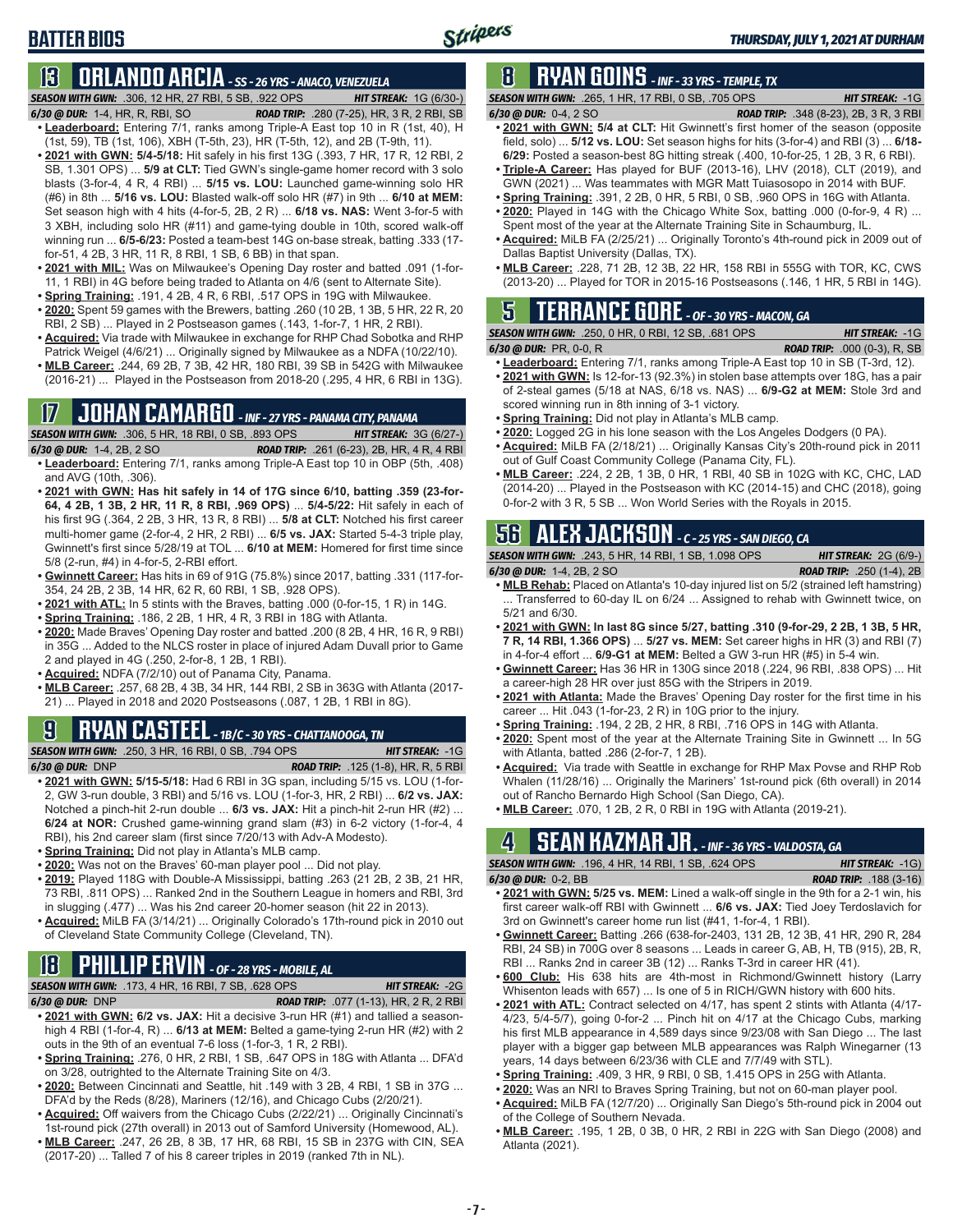# **22 JASON KIPNIS** *- INF - 34 YRS - NORTHBROOK, IL*

*SEASON WITH GWN:*.253, 3 HR, 9 RBI, 0 SB, .796 OPS *HIT STREAK:* -1G

*6/30 @ DUR:*0-3, BB *ROAD TRIP:* .250 (5-20), 3 2B, HR, 3 R, RBI

**BATTER BIOS**

**• 2021 with GWN: 5/28 vs. MEM:** Belted a decisive 3-run HR (#1, 2-for-3, 3 RBI) 6/16 at NAS: Hit another game-winning HR (#2), a 2-run shot (2-for-4,, 2 RBI). **• Spring Training:** .241, 1 2B, 1 HR, 2 R, 3 RBI in 12G with Atlanta ... Released on

- 3/27, re-signed to MiLB deal on 3/29. **• 2020:** In his lone season with the Chicago Cubs, hit .237 (8 2B, 1 3B, 3 HR, 16 RBI, 1 SB) in 44G ... Played in 2G during the Postseason (0-for-3, 1 BB, 1 SO) ... Elected Free Agency on 10/28.
- **• Acquired:** MiLB FA (3/29/21) ... Originally Cleveland's 2nd-round pick in 2009 out of Arizona State University (Tempe, AZ).
- **• MLB Career:** .260, 260 2B, 24 3B, 126 HR, 545 RBI, 136 SB in 1,165G with CLE, CHC (2011-20) ... Was 2-time AL All-Star with the Indians (2013, 2015) ... Hit .192 (3 2B, 1 3B, 4 HR, 9 RBI) in 26G during the Postseason with CLE (2013, 2016-18) and CHC (2020).

# **62 JONATHAN LUCROY** *- C - 35 YRS - EUSTIS, FL*

### *SEASON WITH GWN:*.224, 2 HR, 15 RBI, 0 SB, .678 OPS *HIT STREAK:* -1G

*6/30 @ DUR:*0-3, BB, 2 SO *ROAD TRIP:* .333 (3-9), 2B, R

- **• 2021 with GWN: 5/26 vs. MEM:** Went 2-for-4 with a 3-run double and 4 RBI ... **6/10 at MEM:** Blasted a 3-run HR (#2, 2-for-3, 3 RBI) ... **6/18 at NAS:** Hustled up the 1B line to force walk-off throwing error (Keston Hiura) in 8-7 win.
- **• 2021 with WSH:** Signed by Washington on 4/6, played 5G (.357, 5-for-14, 1 2B, 2 RBI) ... DFA'd on 4/12, outrighted and elected free agency on 4/14.
- **Spring Training:** 333, 1 2B, 1 R, .867 OPS in 14G with Chicago White Sox ... Released on 3/30 (had signed a MiLB deal on 2/11).
- **• 2020:** Signed by Boston to a MiLB deal on 2/19 ... Contract selected on 7/17 and played in 1G (7/24 vs. BAL, no AB) ... DFA'd on 7/29, released on 9/15 ... Signed with Philadelphia on 9/15 and joined Alternate Site (no MLB call-up).
- **• Acquired:** MiLB FA (5/17/21) ... Originally Milwaukee's 3rd-round pick in 2007 out of the University of Louisiana-Lafayette.
- **• MLB Career:** .274, 217 2B, 24 3B, 108 HR, 547 RBI, 30 SB in 1,208G with MIL, TEX, COL, OAK, LAA, CHC, BOS, WSH (2010-21) ... 2-time NL All-Star (2014, 2016 with MIL) ... Played in Postseason for MIL (2011), TEX (2016), COL (2017), OAK (2018), batting .235 with 1 HR, 6 RBI in 15G.

## **20 JONATHAN MORALES** *- C - 26 YRS - ARROYO, PUERTO RICO*

*SEASON WITH GWN:*.111, 1 HR, 6 RBI, 0 SB, .294 OPS *HIT STREAK:* 1G (6/27-) *6/30 @ DUR:*DNP *ROAD TRIP:* .182 (2-11)

- **• 2021 with GWN: 5/7 at CLT:** Tied his single-game career high with 5 RBI, going 2-for-6 with a 3-run HR (#1) in the 9th.
- **• Spring Training:** .250, 0 HR, 1 RBI, 0 SB, 1.200 OPS in 12G with Atlanta.
- **• 2020:** Spent entire year at Braves Alternate Site in Gwinnett (no MLB debut) ... Played for Caguas of the Puerto Rican Winter League (.394, 3 HR, 9 RBI in 13G), earning PWL Postseason All-Star honors.
- **• 2019:** Hit .240 (13 2B, 2 HR, 27 R, 25 RBI) in 80G between Double-A Mississippi and Gwinnett ... Logged 1 game during the IL Playoffs (0-for-1, BB).
- **• Acquired:** Braves' 25th-round pick in 2015 out of Miami-Dade Community College.

# **15 CRISTIAN PACHE** *- OF - 22 YRS - SANTO DOMINGO CENTRO, D.R.*

*SEASON WITH GWN:*.234, 2 HR, 8 RBI, 1 SB, .706 OPS *HIT STREAK:* 2G (6/29-) *6/30 @ DUR:* 2-3, 2B, RBI, BB *ROAD TRIP:* .190 (4-21), 2B, 2 RBI

**• MLB.com Prospect Ranks:** #1 (Braves Top 30), #10 (Top 100).

- **• 2021 with GWN: 5/29-6/1:** Joined Stripers on a rehab assignment, played 1G before being activated/optioned on 6/2 ... **6/5 vs. JAX:** Went 3-for-6 with 2 doubles, including game-tying 2-run double in 9th ... **6/10 at MEM:** Tallied his first career multi-homer game (3-for-5, 2 HR, 3 R, 4 RBI) ... **6/30 at DUR:** Notched last-AB game-winning RBI single in 9th for 2-1 win (2-for-3, 2B, RBI).
- **• 2021 with ATL:** On Atlanta's Opening Day roster for the first time ... Hit .111 (3 2B, 1 HR, 6 R, 4 RBI) in 22G ... Placed on IL twice, on 4/14 and 5/14 ... Was at the Alternate Training Site from 4/24-4/30.
- **• Spring Training:** .184, 2 2B, 1 3B, 4 R, 3 RBI, 2 SB in 17G with Atlanta.
- **• 2020:** Spent most of the year at the Alternate Training Site ... Made his MLB debut on 8/21 vs. Philadelphia (1-for-4) ... Played just 2G during regular season (.250) ... Also made MLB Postseason debut (.182, 1 2B, 1 HR, 4 R, 4 RBI in 12G).
- **• 2019:** Between Mississippi (104G) and Gwinnett (26G), hit .277 (36 2B, 9 3B, 12 HR, 63 R, 61 RBI, 8 SB, .802 OPS) in 130G ... Named a Southern League Postseason All-Star and MLB All-Star Futures Game participant.
- **• Acquired:** NDFA (7/4/15) out of Santo Domingo Centro, D.R.
- **• MLB Career:** .119, 3 2B, 0 3B, 1 HR, 4 RBI, 0 SB in 24G with Atlanta (2020-21).

### **2 YOLMER SANCHEZ** *- INF - 29 YRS - MARACAY, VENEZUELA SEASON WITH GWN:*.186, 1 HR, 11 RBI, 3 SB, .544 OPS *HIT STREAK:* 1G (6/29-)

*6/30 @ DUR:*DNP *ROAD TRIP:* .211 (4-19), RBI

- **• 2021 with GWN: 5/7 at CLT:** Went 3-for-5 with 3 runs, 3 RBI and Gwinnett's first triple of the year ... **6/9-G2 at MEM:** Stole home plate as part of a double-steal with Drew Waters, scored tying run in 3-1 win (1-for-2, R, SB) ... **6/16 vs. NAS:** After going 30G without a homer, launched his 1st of the year (3-run, 1-for-2, 3 RBI).
- **• Spring Training:** .190, 0 XBH, 2 RBI, 1 SB, .451 OPS in 15G with Baltimore ... DFA'd on 3/27, released on 3/30.
- **• 2020:** Played 11G with the Chicago White Sox, batting .313 (3 2B, 1 HR, 1 RBI, 1.164 OPS) ... Made his MLB Postseason debut in the ALWCS (1G, no at-bat).
- **• Acquired:** MiLB FA (3/31/21) ... Originally a NDFA with Chi. White Sox (5/29/09).
- **• MLB Career:** .245, 113 2B, 24 3B, 32 HR, 215 RBI, 30 SB in 657G with the Chi. White Sox (2014-20) ... Won an AL Gold Glove in 2019 (.987 FPCT at 2B).

# **26 TRAVIS SNIDER** *- OF/INF - 33 YRS - KIRKLAND, WA*

| <b>SEASON WITH GWN:</b> .161, 2 HR, 4 RBI, 0 SB, .619 OPS | <b>HIT STREAK: -2G</b>         |
|-----------------------------------------------------------|--------------------------------|
| $6/30$ @ DUR: DNP                                         | <b>ROAD TRIP:</b> $.091(1-11)$ |

- **• 2021 with GWN: 5/5-5/9:** Drew 8 walks in his first 3G ... **6/3 vs. JAX:** Recorded first multi-hit game (2-for-3, R) ... **6/18 vs. NAS:** Homered for the first time since 5/7 at CLT, a solo shot (#2) as part of 6-run comeback in 8-7 win (1-for-3, 2 RBI). **• Spring Training:** Did not play in Atlanta's MLB camp.
- 
- **• 2020:** Signed by Miami on 7/24 and reported to the Marlins' Alternate Training Site in Jupiter, FL, but was released on 8/27 and did not reach the Majors.
- **• 2019:** Played for Triple-A Reno in Arizona's system (.294, 22 2B, 4 3B, 11 HR, 41 RBI, 3 SB, .899 OPS in 93G).
- **• Acquired:** MiLB FA (2/26/21) ... Originally Toronto's 1st-round pick (14th overall) in 2006 out of Henry M. Jackson High School (Mill Creek, WA).
- **• MLB Career:** .244, 100 2B, 7 3B, 54 HR, 212 RBI, 22 SB in 630G with TOR, PIT (2008-15) ... Played for PIT in the Postseason from 2013-15 (.250, 1-for-4 in 3G).

# **11 Drew WATERS** *- OF - 22 YRS - ATLANTA, GA*

*SEASON WITH GWN:*.224, 3 HR, 10 RBI, 12 SB, .664 OPS *HIT STREAK:* -2G

*6/30 @ DUR:*0-4, SO *ROAD TRIP:* .034 (1-29), 4 R, 4 SB

- **• Leaderboard:** Entering 7/1, ranks among Triple-A East top 10 in SB (T-3rd, 12). **• Futures Game:** Will play for the NL Team in the 2021 SiriusXM All-Star Futures
- Game on 7/11 at Coors Field ... Is the 7th active Gwinnett player selected to the game (1st since RHP Touki Toussaint in 2018).
- **• MLB.com Prospect Ranks:** #2 (Braves Top 30), #26 (Top 100 Prospects).
- **• 2021 with GWN: 5/15-6/10:** Hit .316 (25-for-79, 4 2B, 3 HR, 16 R, 9 RBI, 6 SB, .906 OPS) in 21G ... **5/18 at NAS:** Recorded his first career multi-HR game (3-for-5, 2 HR, 3 RBI) and became the first GWN player to homer from both sides of the plate since Mel Rojas Jr. (7/7/16 at CLT) ... **5/19 at NAS:** Fell a triple shy of the cycle in his first 4-hit game at Triple-A (4-for-5, 2B, HR, 2 R, 2 RBI, 2 SB) ... **6/9-G2 at MEM:** Lined RBI single in 8th (2-for-3, R, RBI) for last-at-bat 3-1 win.
- **• Spring Training:** .500, 1 2B, 0 HR, 2 RBI, 1 SB in 4G with Atlanta.
- **• 2020:** Spent entire year at Braves Alternate Site in Gwinnett (no MLB debut).
- **• 2019:** Hit .309 (40 2B, 9 3B, 7 HR, 80 R, 52 RBI, 16 SB) in 134G with Double-A Mississippi and Gwinnett ... Won Southern League Batting Title (.319, best in MIS history) and Most Valuable Player (1st in MIS history) ... Ranked among MiLB top 5 in doubles (T-3rd, 40) and hits (5th, 163).
- **• Acquired:** Braves' 2nd-round pick in 2017 out of Etowah High School (Woodstock, GA) ... Named Gatorade Georgia Baseball Player of the Year in 2017.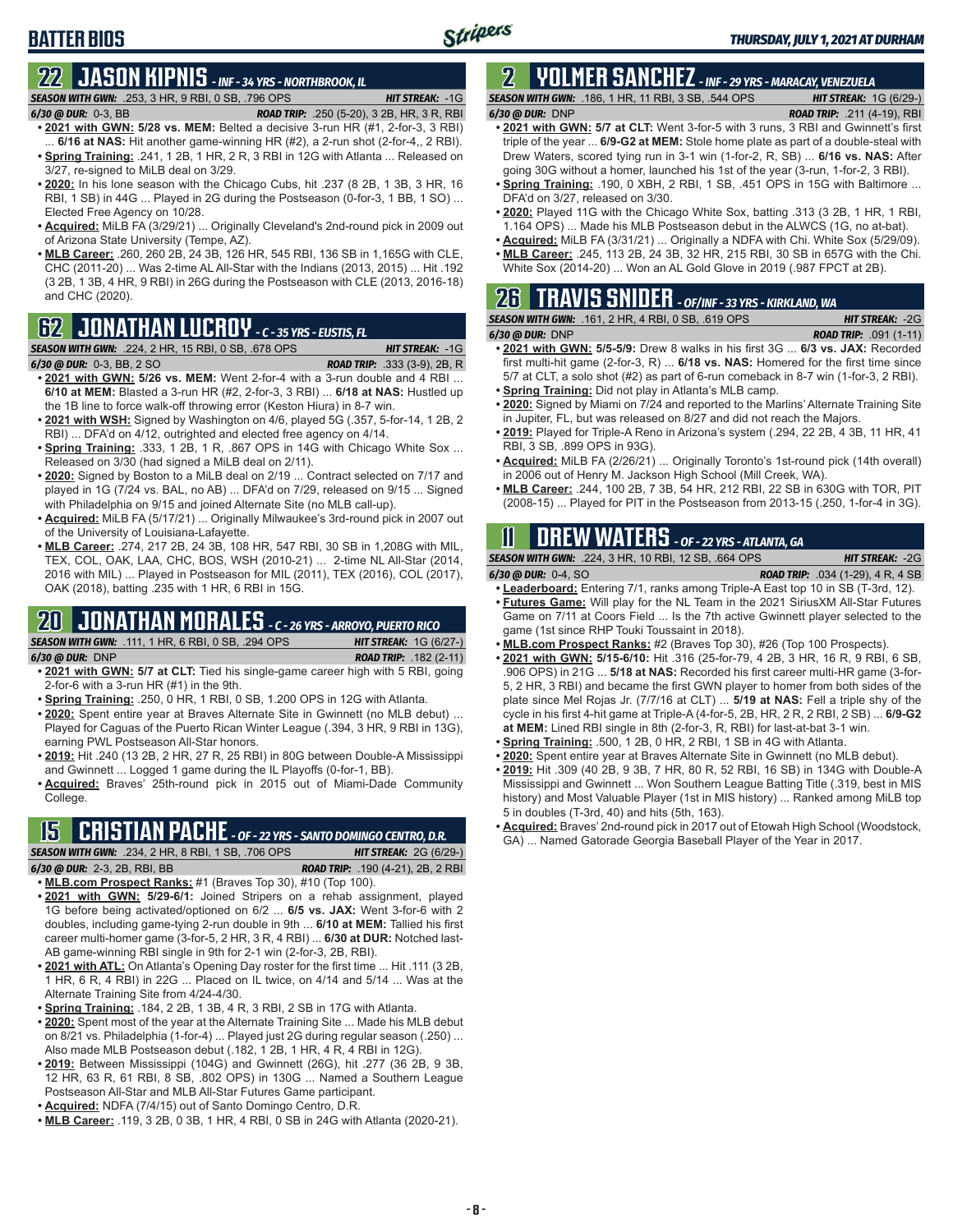## **SEASON SUMMARY**



## **TEAM HIGHS & LOWS**

| <b>OFFENSE:</b>  |  |
|------------------|--|
|                  |  |
|                  |  |
|                  |  |
|                  |  |
|                  |  |
|                  |  |
|                  |  |
|                  |  |
|                  |  |
|                  |  |
|                  |  |
|                  |  |
|                  |  |
|                  |  |
|                  |  |
|                  |  |
|                  |  |
| <b>PITCHING:</b> |  |
|                  |  |
|                  |  |
|                  |  |
|                  |  |
|                  |  |
|                  |  |
|                  |  |
|                  |  |

Most Hit Batsmen, Game ..........................................................3 (6/11 at Memphis) Most Wild Pitches, Game ............................................ 3 (3x, last: 5/21 at Nashville)

Most Double Plays Turned, Game .............................3 (2x, last: 5/29 vs. Memphis) Most Triple Plays Turned, Game .......................................... 1 (6/5 vs. Jacksonville) Most Errors, Game ..................................................................3 (5/15 vs. Louisville) Most Stolen Bases Allowed, Game ......................................... 3 (6/17 vs. Nashville) Most Caught Stealing, Game ..........................................1 (8x, last: 6/27 at Norfolk)

**TEAM MISCELLANEOUS** Largest Margin of Victory........................................ 18 Runs (5/7 at Charlotte, 19-1) Largest Margin of Defeat ....................................... 6 Runs (6/23-G1 at Norfolk, 3-9) Largest Comeback Win ................................... 6 Runs (6/18 vs. Nashville, 0-6, 8-7) Largest Blown Lead (Loss)...................3 Runs (2x, last: 6/13 at Memphis, 4-1, 6-7) Longest Game, Innings .............................................................12 (5/4 at Charlotte) Longest Game, Time ..............................................................4:26 (5/4 at Charlotte) Longest 9.0-Inning Game, Time ...........................................3:41 (6/11 at Memphis) Shortest 9.0-Inning Game, Time ..........................................2:09 (5/22 at Nashville) Largest Home Attendance ................................................ 4,184 (6/18 vs. Nashville) Largest Road Attendance .................................................10,716 (5/22 at Nashville) Longest Total Delay..............................................................1:15 (6/11 at Memphis) Long Multi-Game Scoring Drought .........................................18 Innings (5/22-5/25) Long Multi-Game Scoreless Streak ..........................................16 Innings (6/9-6/11)

### **INDIVIDUAL HIGHS & LOWS**

| HITTING (GAME): |                                                                         |
|-----------------|-------------------------------------------------------------------------|
|                 |                                                                         |
|                 |                                                                         |
|                 |                                                                         |
|                 |                                                                         |
|                 |                                                                         |
|                 |                                                                         |
|                 |                                                                         |
|                 |                                                                         |
|                 |                                                                         |
|                 |                                                                         |
|                 |                                                                         |
|                 |                                                                         |
|                 | Caught Stealing……………………………………… 1 (15x, last: Arcia, 6/15 vs. Nashville) |
|                 |                                                                         |

#### **PITCHING (GAME):**

| Low-Run 9.0 IP CG ………………………………………………………………………………………None |
|---------------------------------------------------------|
|                                                         |

### **DEFENSE (GAME):**

### **STREAKS**

| OFFENSIVE (LONGEST IN 2021 ONLY): |
|-----------------------------------|
|-----------------------------------|

#### **PITCHING (LONGEST IN 2021 ONLY):**

### **LAST TIME IT HAPPENED (GWINNETT REGULAR-SEASON HISTORY)**

### **INDIVIDUAL OFFENSE:**

**DEFENSE:**

|                             | Back-to-Back-to-Back Homers  Arcia/Camargo/Demeritte (5/8/21 at Charlotte) |
|-----------------------------|----------------------------------------------------------------------------|
|                             |                                                                            |
|                             |                                                                            |
|                             |                                                                            |
|                             |                                                                            |
|                             |                                                                            |
|                             |                                                                            |
|                             |                                                                            |
|                             |                                                                            |
|                             |                                                                            |
|                             |                                                                            |
|                             |                                                                            |
| <b>INDIVIDUAL PITCHING:</b> |                                                                            |
|                             |                                                                            |

| 9.0-Inning No-Hitter (Solo)Todd Redmond (5/28/10 at Louisville)                |  |
|--------------------------------------------------------------------------------|--|
| 9.0-Inning No-Hitter (Comb.) Wooten/Marksberry/Ramirez (6/30/16 at Louisville) |  |
|                                                                                |  |
|                                                                                |  |
| 21 Consecutive Saves Converted Jairo Asencio (9/6/09-8/8/11)                   |  |
| 25.0-Inning Scoreless Streak Stephen Marek, 25.1 IP (6/6/10-8/2/10)            |  |
|                                                                                |  |

#### **- 9 -**

| <b>TEAM OFFENSE:</b> |  |
|----------------------|--|
|                      |  |
|                      |  |
|                      |  |
|                      |  |
|                      |  |
|                      |  |
|                      |  |
|                      |  |
|                      |  |
|                      |  |
|                      |  |
|                      |  |
|                      |  |
|                      |  |
|                      |  |

### **TEAM PITCHING:**

#### **TEAM DEFENSE:**

| Turn a Triple Play 6/5/21 vs. Jacksonville (Camargo-Kipnis-Snider) |  |
|--------------------------------------------------------------------|--|
|                                                                    |  |

## **TEAM MISCELLANEOUS:**